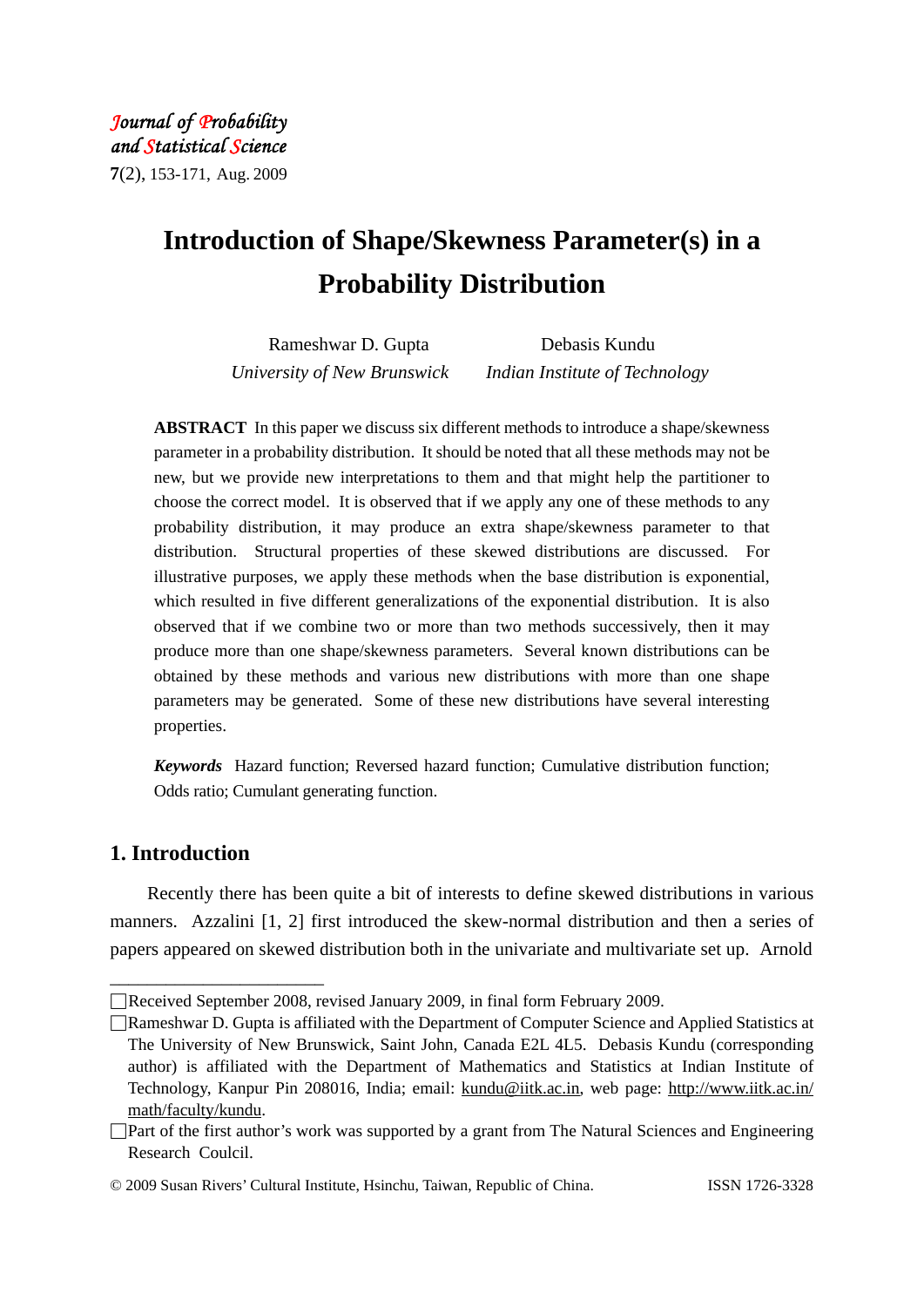and Bever [3], provided a nice interpretations of Azzalini's skew normal distribution as a hidden truncation model. For other univariate and multivariate skewed distributions which have been defined along the same line of Azzalini [1], the readers are referred to Arnold and Bever [4], Gupta and Gupta [9], the recent monograph by Genton [8] and the references cited there.

Another set of skewed distributions which has been developed using the probability transformation was studied by Ferreira and Steel [7]. Ferreira and Steel [7] generalized the idea of Jones [17], who had mainly used the beta probability integration transformation. Although both Azzalini's and Ferreira and Steel's families of skewed distributions can be viewed as weighted distributions, but the two classes do not overlap. Moreover, it may be mentioned that although Azzalini's family of distributions has some practical interpretations, but the skewed family developed through probability integration transformation do not have any proper practical interpretations till date.

The main aim of this paper is to discuss six different general methods which may be used to introduce an additional shape/ skewness parameter to a base probability model. The base probability model may or may not have any shape/ skewness parameter, but applying one of these methods an additional shape/ skewness parameter may be introduced. Moreover, if we combine two or more methods sequentially, more than one shape/ skewness parameter (s) may be introduced.

As we have already mentioned that, not all these methods are completely new. Some of these methods have already been applied to some specific distributions and some of them have been discussed in more general form in the literature. But in this paper we try to provide some interpretations from the reliability or survival theory point of view. Although, all the six methods can be applied to any base distribution with arbitrary support, but we mainly provide the interpretations and restrict our discussions for the distributions with non-negative support only. It is observed that many generalized distributions, which have been already discussed in the literature can be obtained by using one of these methods or combining more than one methods sequentially.

We discuss the structural properties of the different families in general. It is observed that from these general properties, several existing known properties can be obtained as particular cases. If the base distribution is completely known then the inference on the shape parameter can be obtained very easily in most of the cases. If the base distribution also has unknown parameter(s) then the estimation of the unknown parameters becomes more complicated mainly from the computational point of view.

For illustrative purposes, we have demonstrated our methods using exponential distribution as the base distribution. We discuss and compare their different properties. It is observed that out of six methods, five methods produce an extra shape parameter to the base exponential distribution, which resulted five different generalization of the exponential distribution. Gamma, Weibull, generalized exponential, geometric extreme distributions are obtained by using differ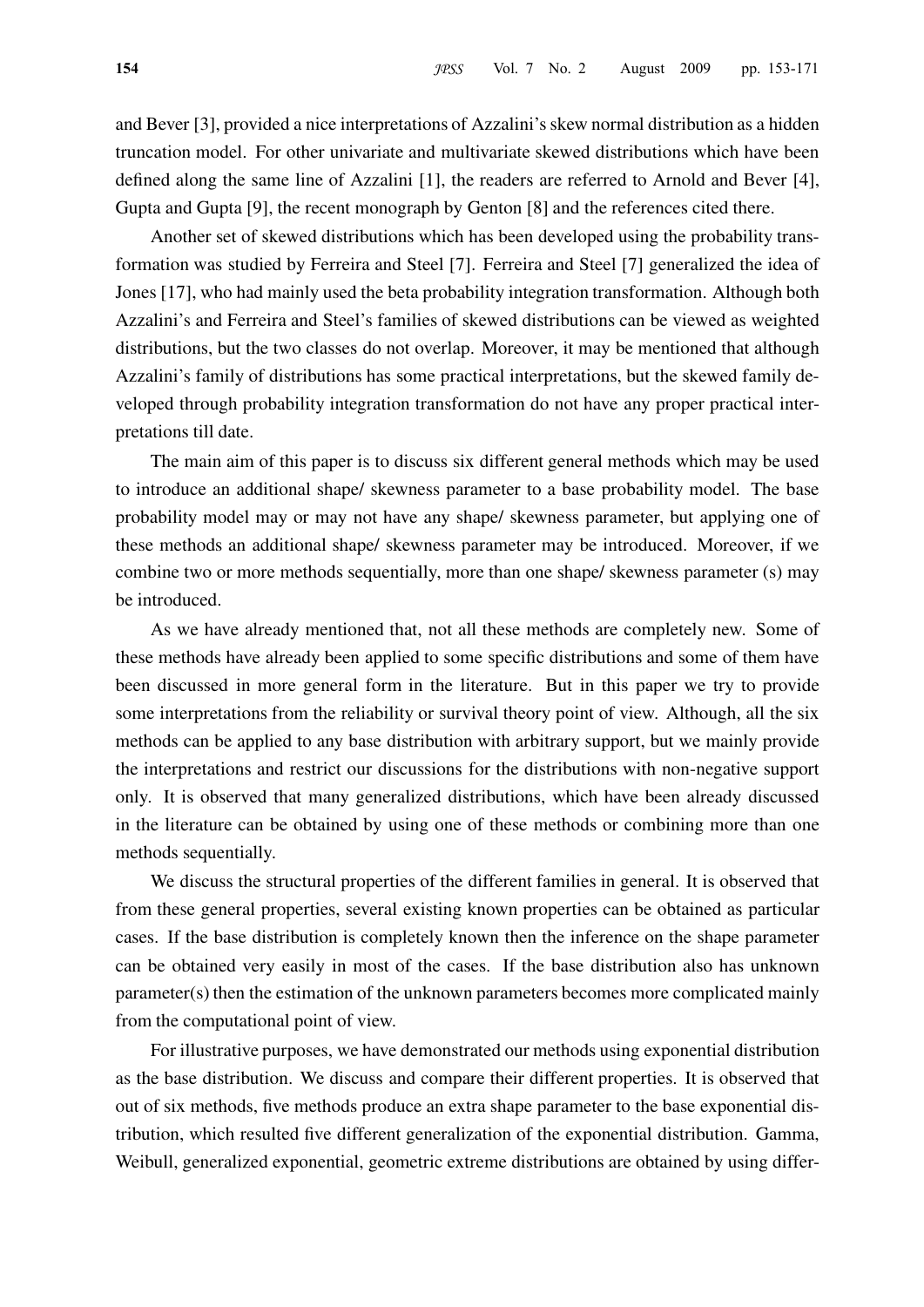ent methods. In all cases except one it is observed that the exponential distribution is a member of the generalized family, but in one case it is observed that the exponential distribution can be obtained as a limiting member of the generalized family. Finally, we have applied more than one methods sequentially when the base distribution is exponential and it is observed that many familiar distributions and several new distributions can be obtained by this procedure.

The rest of the paper is organized as follows. In section 2, we discuss all the six different methods and provide interpretations. Structural properties of the different families are discussed in section 3. In section 4, we discuss basic inferential procedures for the different families. Different examples with exponential distribution as the base distribution are provided in section 5. In section 6, we discuss the effect of applying more than one method sequentially to a particular probability model. Finally we conclude the paper in section 7.

# 2. Introduction of a Shape Parameter

Let X be a random variable with the probability density function (PDF)  $f_X(\cdot)$  and the distribution function  $F_X(\cdot)$ . We will use the following notation for the rest of the paper. The survival function, the hazard function, the reversed hazard function, the characteristic function and the odds ratio will be defined by  $\bar{F}_X(x) = 1 - F_X(x)$ ,  $h_X(x) = f_X(x)/\bar{F}_X(x)$ ,  $r_X(x) =$  $f_X(x)/F_X(x)$ ,  $\phi_X(t) = Ee^{itX}$ ,  $\psi_X(x) = \overline{F}_X(x)/F_X(x) = r_X(x)/h_X(x)$  respectively. It is assumed unless otherwise mentioned that  $F_X(\cdot)$  is the base distribution and  $F_X(\cdot)$  does not have any other parameters. Note that in all our developments, it is always possible to introduce the location and scale parameters in  $F_X(\cdot)$ . It is further assumed that Y is the random variable obtained from the random variable  $X$  after using one of the following six methods. Now we provide the different methods which may introduce a shape/ skewness parameter in the distribution function of  $Y$ . The notations of the density function, distribution function, survival function, hazard function, reversed hazard function, characteristics function and odds ratio of the random variable Y are same as those of X, except replacing the subscript X by Y.

#### 2.1 Method 1: Proportional Hazard Model

The random variables  $X$  and  $Y$  satisfy the proportional hazard model (PHM) with proportionality constant  $\alpha > 0$ , if

$$
h_Y(x) = \alpha h_X(x), \quad \text{for all } x. \tag{1}
$$

Note that if two random variables  $X$  and  $Y$  satisfy (1), then their survival and density functions satisfy the following relation

$$
\bar{F}_Y(x) = (\bar{F}_X(x))^\alpha \quad \text{and} \quad f_Y(x) = \alpha (\bar{F}(x))^{\alpha - 1} f_X(x) \tag{2}
$$

respectively. Here  $\alpha$  might be called the exponentiated parameter. By performing this operation for  $\alpha > 0$ , the transformed variable may have a shape parameter  $\alpha$ .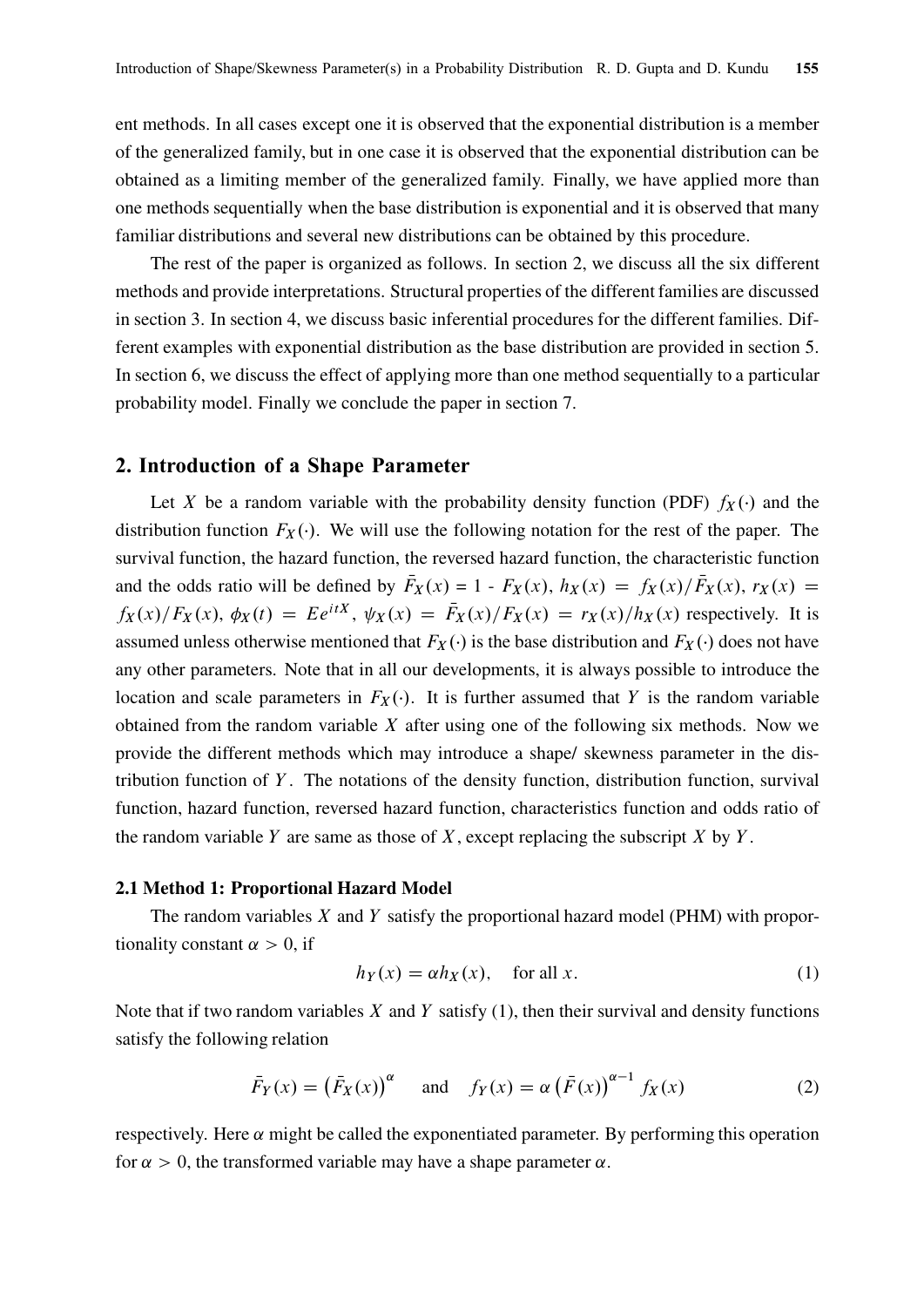Proportional hazard model has been in the statistical literature since the work of Cox [6]. The proportional hazard model is one of the most celebrated model in the survival analysis. Although Cox introduced the proportional hazard model to introduce the covariates, but the same concept can be used to introduce an additional shape/ skewness parameter to the base distribution. Among the different distributions, the well known Burr XII, see for example Johnson et al. [15], distribution can be obtained as a proportional hazard model from the base distribution function

$$
F_X(x) = \frac{x^c}{1 + x^c}, \quad \text{for } x > 0, c > 0.
$$
 (3)

Some of the other proportional hazard models are Lomax or Pareto distributions. Note that in all cases, if  $\alpha$  is an integer, say m, then the distribution function  $F_Y(\cdot)$  represents the distribution function of the system with  $m$  independent identically distributed  $(i.i.d.)$  parallel components each having distribution function  $F_X(\cdot)$ .

# 2.2 Method 2: Proportional Reversed Hazard Model

Although, hazard function has been used in the reliability or survival analysis for quite some times, but the reversed hazard function has been introduced by Shaked and Shantikumar [22] not that long back. It is observed that this function can be successfully used in Forensic studies where time since failure plays an important role. The reversed hazard function of a random variable is defined as the ratio of the density function to its distribution function, as mentioned earlier. Now, we define the proportional reversed hazard model similarly as the PHM.

Suppose,  $X$  and  $Y$  are two random variables. The distribution function of  $Y$  is said to be proportional reversed hazard model (PRHM) of the distribution function of  $X$  with proportionality constant  $\alpha > 0$ , if

$$
r_Y(x) = \alpha r_X(x), \quad \text{for all } x > 0. \tag{4}
$$

Note that if two random variables  $X$  and  $Y$  satisfy (4), then the corresponding distribution and density functions respectively become,

$$
F_Y(x) = (F_X(x))^{\alpha} \quad \text{and} \quad \alpha f_X(x) (F_X(x))^{\alpha - 1}.
$$
 (5)

Here also  $\alpha$  might be called as the exponentiated parameter.

Recently, several exponentiated distributions have been studied quite extensively, since the work of Mudholkar and Srivastava [20] on exponentiated Weibull distribution. It is observed by Mudholkar and Srivastava [20] that the exponentiated Weibull distribution has two shape parameters and because of that the density function and the hazard function can take different shapes. Although, two-parameter Weibull distribution can have increasing or decreasing hazard function, depending on the shape parameter, but the exponentiated Weibull distribution can have increasing, decreasing, bath-tub or inverted bath-tub hazard functions.

Some of the other exponentiated distributions which have been found in the literature are exponentiated gamma, exponentiated exponential, exponentiated Rayleigh, exponentiated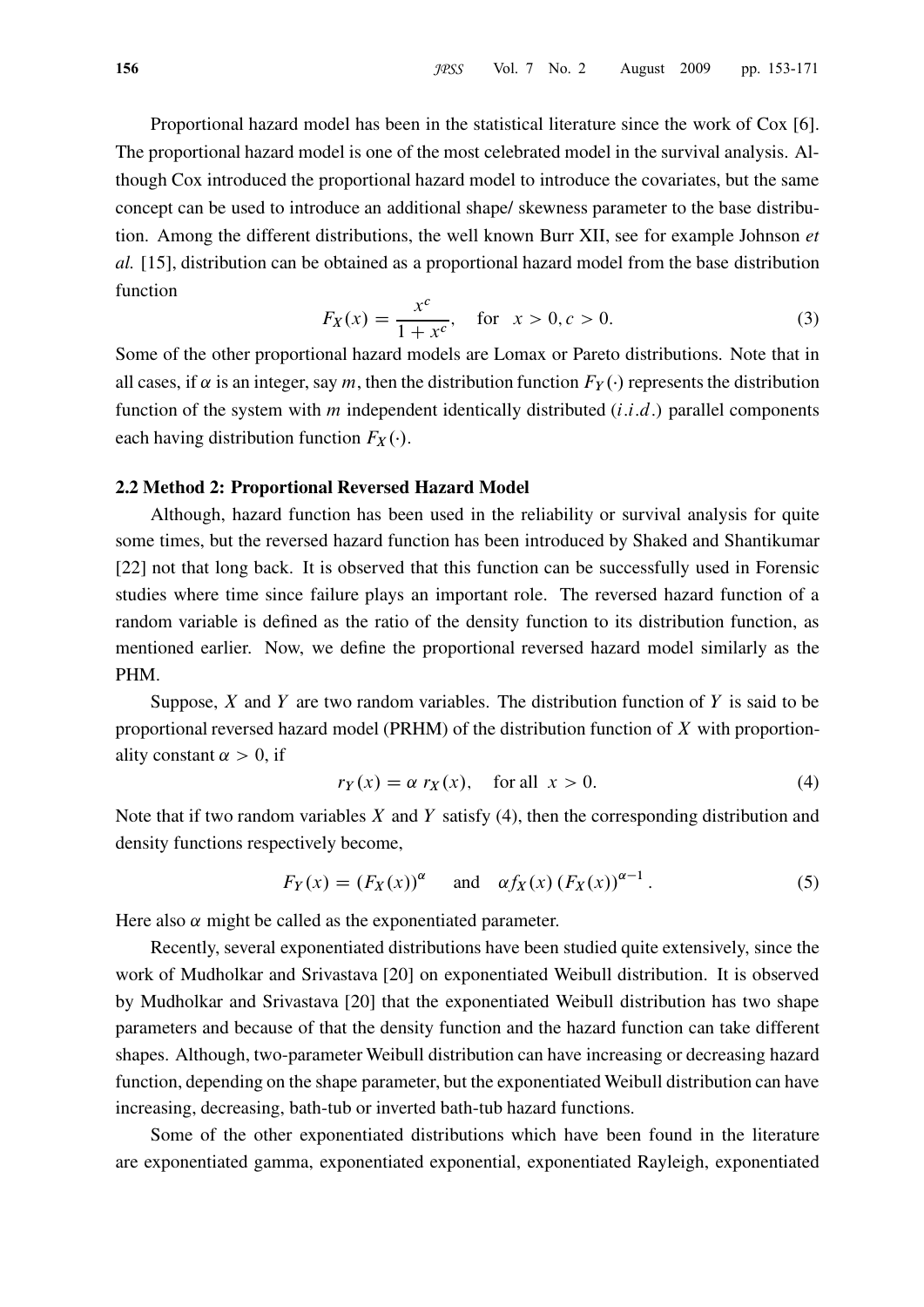Pareto, see for example the review articles by Gupta and Kundu [14] and Gupta and Gupta [10] and the references cited their in these respects. If Y is the PRHM of X and  $\alpha$  is an integer say m, then the distribution function  $F_Y(\cdot)$  represents the distribution function of a series system with m, *i.i.d.* components each having the distribution function  $F_X(\cdot)$ .

## 2.3 Method 3: Proportional Cumulants Model

Similar to the PHM and PRHM model, we can also define the proportional cumulants model (PCM) as follows. Suppose  $X$  and  $Y$  are two random variables. The distribution function of Y is said to be PCM of the distribution function of X with proportionality constant  $\alpha$  if

$$
\eta_Y(x) = \alpha \eta_X(x) \quad \text{for all} \ \ x > 0,\tag{6}
$$

where  $\eta_Y(\cdot)$  and  $\eta_X(\cdot)$  are the cumulants generating functions of Y and X respectively. Note that (6) is equivalent as

$$
\phi_Y(x) = (\phi_X(x))^\alpha \,,\tag{7}
$$

where  $\phi_Y(\cdot)$  and  $\phi_X(\cdot)$  are the characteristic functions of Y and X respectively. It may be mentioned that if  $\phi_X(\cdot)$  is a characteristic function, then for any  $\alpha > 0$ ,  $(\phi_X(\cdot))^{\alpha}$  may not be always a characteristic function. But if  $\phi_X(\cdot)$  is symmetric or  $\alpha$  is an integer, then  $(\phi_X(\cdot))^{\alpha}$  will be always a characteristic function. Moreover, if  $X$  belongs to a natural exponential family, then also  $(\phi_X(\cdot))^{\alpha}$  will be a characteristic function for any  $\alpha > 0$ .

Some of the PCM are already well studied in the literature. For example, if  $X$  follows an exponential distribution, then Y follows gamma with the shape parameter  $\alpha$ . Therefore, gamma is a PCM. Although the base distribution  $X$  does not have any shape parameter, but in this case Y has a shape parameter. Note that if the base distribution is symmetric, then the transformation (7) may not produce a shape parameter in  $Y$ . For example, if the base distribution is normal, student-t, Laplace, Cauchy or Linnik, then the transformation (7) does not produce any extra shape parameter in  $Y$ .

If  $\alpha$  is an integer, say m, then Y can be observed as the convolution of m i.i.d. components of X. Equivalently, it can be thought of as the total lifetime of a system with  $m - 1$  i.i.d. spare components, where each spare components and the original component have the lifetime distribution function  $F_X(\cdot)$ .

# 2.4 Method 4: Proportional Odds Model

The odds ratio plays an important role in the survival and reliability analysis. It is mainly used to compare two groups. For a random variable  $X$ , the odds ratio on surviving beyond t are given by the "odds function"  $\psi_X(\cdot)$ . Along the same line as PHM, PRHM, PCM, it is possible to define the proportional odds model (POM) as follows. Suppose  $X$  and  $Y$  are two random variables. The distribution function of  $Y$  is said to be proportional odds model of the distribution function of X, with proportionality constant  $\alpha$ , if

$$
\psi_Y(t) = \alpha \psi_X(t), \quad \text{for all } t. \tag{8}
$$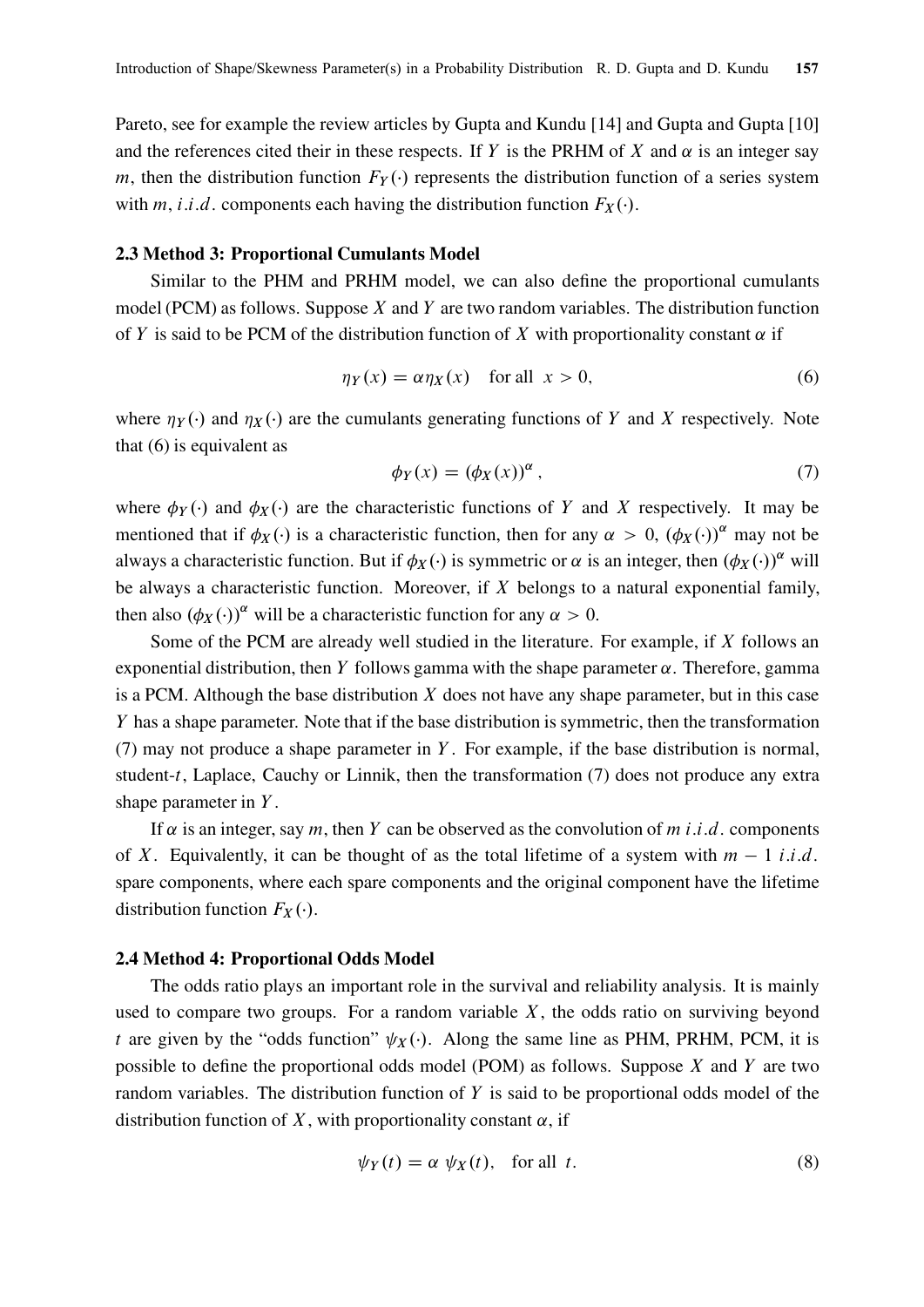Note that (8) can be written equivalently as

$$
\psi_Y(t) = \frac{\bar{F}_Y(t)}{F_Y(t)} = \alpha \frac{\bar{F}_X(t)}{F_X(t)} = \alpha \psi_X(t) \quad \text{or} \quad \frac{r_Y(t)}{h_Y(t)} = \alpha \frac{r_X(t)}{h_X(t)}.
$$
 (9)

Therefore, the PDF and CDF of Y become

$$
f_Y(x) = \frac{\alpha f_X(x)}{\left(F_X(x) + \alpha \bar{F}_X(x)\right)^2} \quad \text{and} \quad F_Y(x) = \frac{F_X(x)}{F_X(x) + \alpha \bar{F}_X(x)},\tag{10}
$$

respectively. Marshal and Olkin [19] first proposed the general method (10) to incorporate a shape parameter in the base random variable  $X$  and studied specifically when the base distribution is either exponential or Weibull. They have shown the flexibility of the transformed model due to the introduction of the shape parameter  $\alpha$ . It is observed that this family of models is geometric-extreme stable, *i.e.*, if  $Y_1, Y_2, \ldots$  is a sequence of independent copies of Y and if N is a geometric distribution having support on  $\{1, 2, \ldots\}$ , then  $\min\{X_1, \ldots, X_N\}$  and  $max{X_1, \ldots, X_N}$  have the distribution functions from that family.

## 2.5 Method 5: Power Transformed Model

The transformation of the observed data has been used quite regularly for statistical data analysis. Among the different transformations, the power transformation becomes the most popular one. The most celebrated power transformation method was introduced by Box and Cox [5] and it is well known as Box-Cox transformation. Although, Box and Cox [5] introduced the power transformation method in regression analysis when the variances are not homogeneous, but power transformation technique can be used to introduce a shape/ skewness parameter in a probability model also.

Suppose X is a non-negative random variable, then for  $\alpha > 0$ , consider a new random variable  $Y$  such that

$$
Y = X^{\frac{1}{\alpha}}.\tag{11}
$$

If two non-negative random variables  $X$  and  $Y$  satisfy (11) then the corresponding distribution functions and PDFs satisfy

$$
F_Y(x) = F_X(x^{\alpha}) \quad \text{and} \quad f_Y(x) = \alpha x^{\alpha - 1} f_X(x^{\alpha}), \tag{12}
$$

respectively. Moreover, the hazard functions and reversed hazard functions satisfy respectively

$$
h_Y(x) = \alpha x^{\alpha - 1} h_X(x^{\alpha}), \quad \text{and} \quad r_Y(x) = \alpha x^{\alpha - 1} r_X(x^{\alpha}). \tag{13}
$$

If  $X$  is the base random variable, then the class of random variables  $Y$ , which are related through (11) is called power transformed models (PTMs).

One of the most important class of PTMs is the Weibull class. For example, if  $X$  follows an exponential distribution then Y follows Weibull distribution with the shape parameter  $\alpha$ . Although, the exponential distribution does not have a shape parameter, then  $Y$ , the PTM of  $X$ ,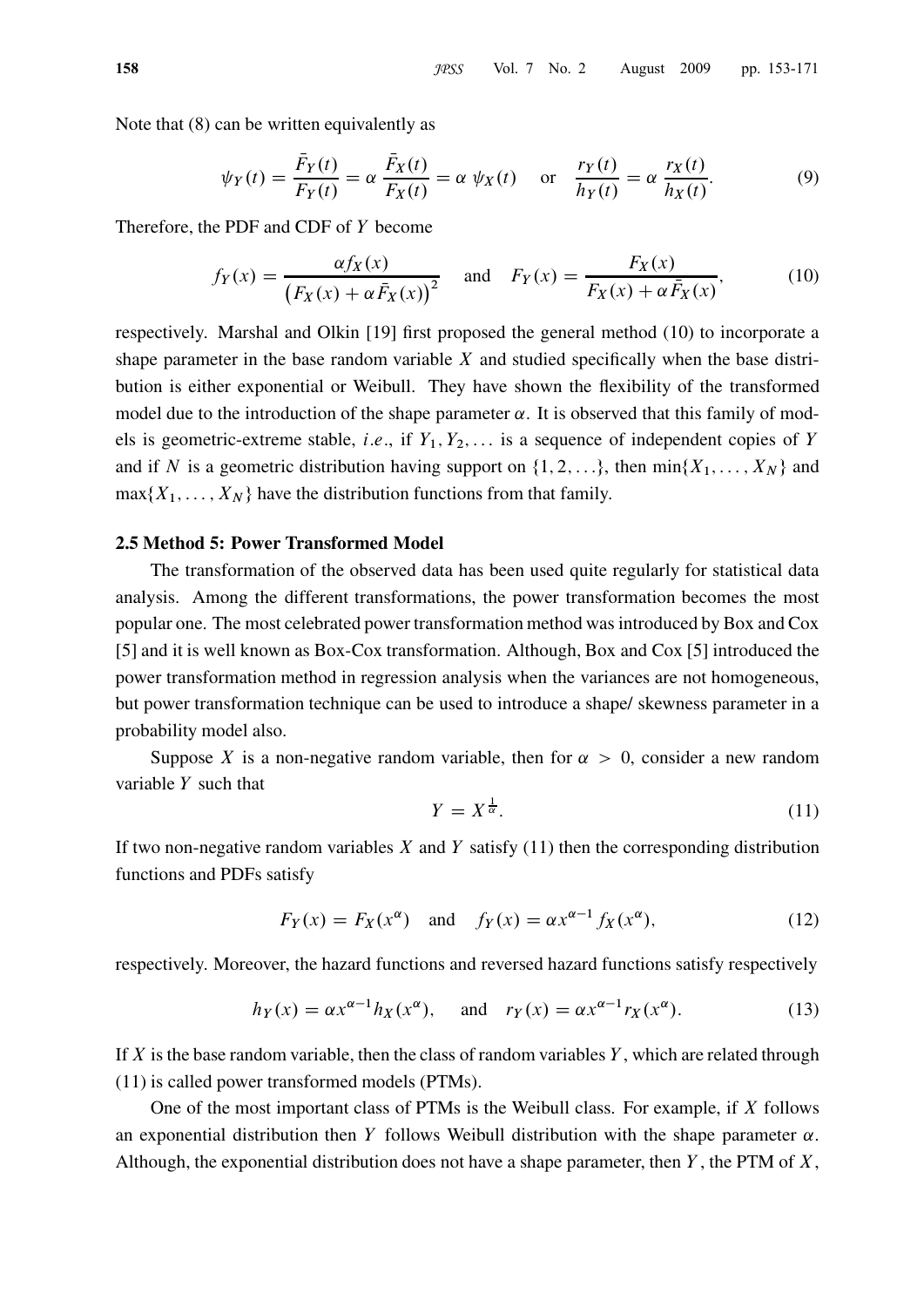has a shape parameter. It may be mentioned that if the base distribution already has a shape parameter, then the PTMs may not have an additional shape parameter. For example, if  $X$ has Weibull or Log-normal distribution, then Y also has Weibull or Log-normal distribution respectively.

## 2.6 Method 6: Azzalini's Skewed Model

Azzalini [1] introduced skew-normal distribution as a natural extension of the classical normal density to accommodate asymmetry. He proposed the skew-normal distribution which has the following density function;

$$
f_{SN}(x; \alpha) = 2\Phi(\alpha x)\phi(x); \quad -\infty < x < \infty. \tag{14}
$$

Here  $-\infty < \alpha < \infty$  is the shape/ skewness parameter,  $\phi(\cdot)$  and  $\Phi(\cdot)$  are the density and distribution function of the standard normal random variable. A motivation of the above model has been elegantly exhibited by Arnold and Beaver [3]. Azzalini [1] discussed the following method by which skew-normal density function of the form (14) can be obtained.

Consider two independent and identically distributed standard normal random variables U and V. Now define Y to be equal to U conditionally on the event  $\{\alpha U > V\}$ . The resulting density function of Y will be (14). Now using the same idea of Azzalini's skew-normal distribution, it is possible to introduce a skewness/ shape parameter to any distribution, which may or may not have any shape parameter originally. Although, it is possible to extend the model for a random variable X with arbitrary support, but here we restrict ourselves only for  $X \geq 0$ .

Suppose, X is a random variable with PDF  $f_X(\cdot)$  and CDF  $F_X(\cdot)$ , then consider a new random variable Y, for any  $\alpha > 0$ , with the following PDF;

$$
f_Y(y; \alpha) = \frac{1}{P(\alpha X_1 > X_2)} f_X(y) F_X(\alpha y); \quad y > 0.
$$
 (15)

Here  $X_1$  and  $X_2$  are two independent and identically distributed random variables having the distribution function  $F_X(\cdot)$ . If X is the base random variable, the class of random variables Y, which are related through (15) for  $\alpha > 0$ , is called Azzalini's skewed models (ASMs).

It can be easily seen that if X is symmetric random variable on  $(-\infty,\infty)$  then  $P(\alpha X_1 >$  $X_2$  = 1/2. Several authors discussed the properties of the random variables having density function of the form  $(15)$ , when X is symmetric and not necessarily standard normal. For example, skew-Cauchy, skew-t and skew-Laplace have been discussed by several authors, see Genton [8] and the references cited there.

# 3. Structural Properties

#### 3.1 Proportional Hazard Model

In case of PHMs, it is observed that if X has the PDF  $f_X(\cdot)$ , and if the random variable Y belongs to the class of PHM of  $X$ , then the PDF of  $Y$  is given by (2). Therefore, it is clear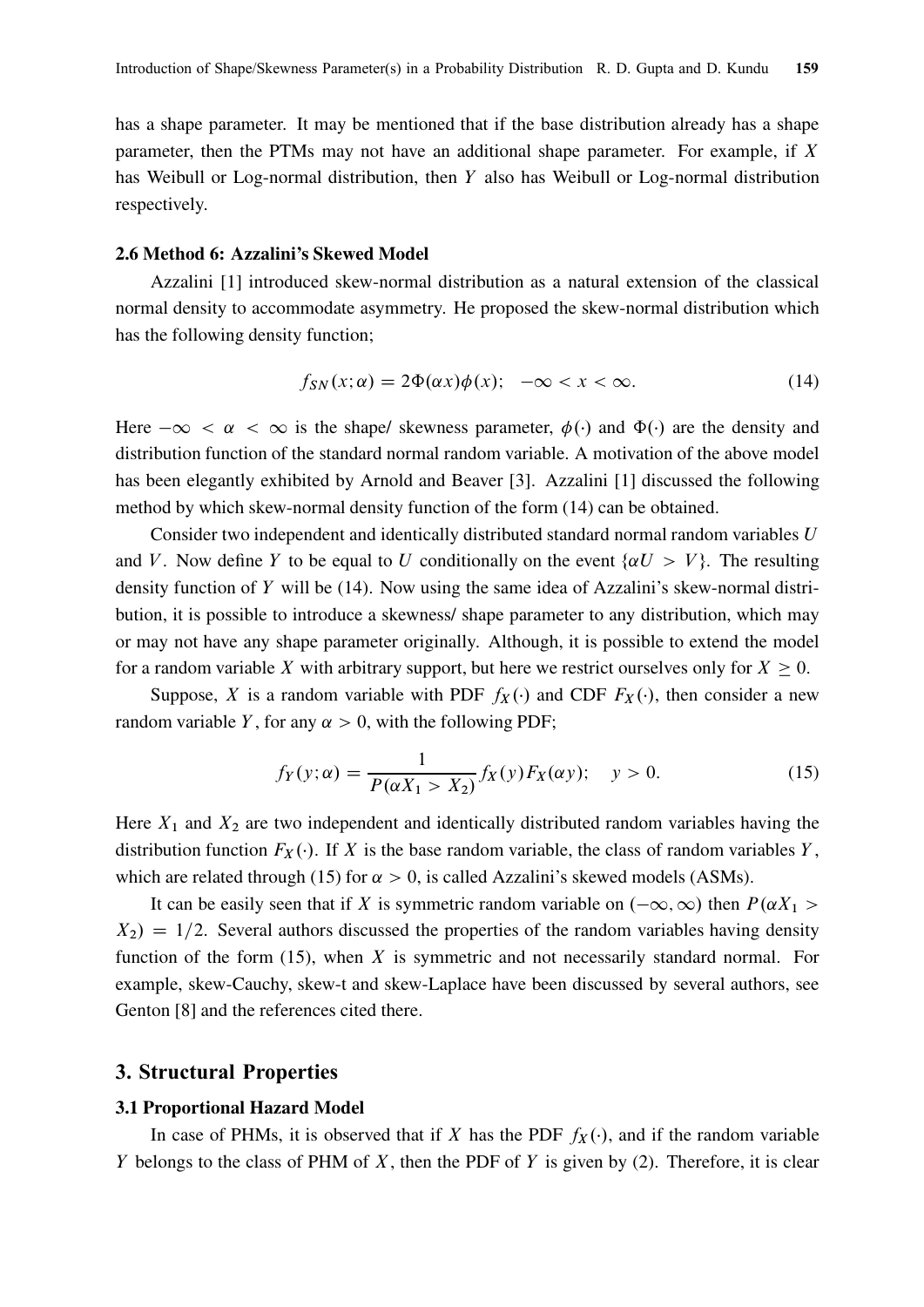that the PDF of Y is a weighted version of X, where the weight function  $w(x) = (F_X(x))^{\alpha-1}$ . The weight function  $w(\cdot)$  is a decreasing function if  $\alpha > 1$  and it is an increasing function if  $\alpha$  < 1. It implies, if the base random variable X has a decreasing PDF, then for any  $\alpha$  > 1, Y also has a decreasing PDF. If X has an unimodal PDF, then the Mode(Y)  $\lt$  (>) Mode (X), if  $\alpha$  > (<)1. Comparing the two PDFs, it is easily observed that if X has a log-concave (convex) density function then the PDF of Y will be log-concave (convex) if  $\alpha > 1$  and vice versa for  $\alpha$  < 1. Using the log-concavity (convexity) property of the PDF, the monotonicity property of the hazard function can be easily obtained.

If  $x_p$  and  $y_p$  are the  $p - th$  percentile points of X and Y respectively, then  $y_p < (>)x_p$ , if  $\alpha$  > (<)1. It shows Y has heavier tail than X if  $\alpha$  > 1 and vice versa. The r - th moment of the random variable  $Y$  can be written as

$$
E(Y') = \alpha \int_0^\infty x^r (\bar{F}_X(x))^{\alpha - 1} f_X(x) dx = \int_0^1 \alpha \left[ F_X^{-1}(u) \right]^r (1 - u)^{\alpha - 1} du. \tag{16}
$$

The explicit expression of (16) may not be always possible. The corresponding L-moments similarly as PRHM (see next sub section) also can be obtained in this case. Moreover, from (1) it is clear that the shape of the hazard function of  $Y$  is same as the shape of the hazard function of X. Let us write the weight function  $w(x) = (F(x))^{a-1}$  as  $w(x, \alpha)$ . It can be easily verified that  $w(x, \alpha)$  is a reverse rule of order two (RR<sub>2</sub>) on  $x > 0$  and  $\alpha > 0$ . Therefore, the PHM family is a  $RR<sub>2</sub>$  family. It is well known, see Shaked and Shantikumar [22], that if a family is total positivity of order two  $(TP_2)$  or  $RR_2$ , then it has all the ordering properties, namely likelihood ratio ordering, hazard rate ordering, stochastic ordering, etc. Therefore, PHM family members enjoy all these properties.

#### 3.1 Proportional Reversed Hazard Model

It is defined in the previous section that if the random variable X has the PDF  $f_X(\cdot)$ , then the random variable Y belongs to the class of PRHM if Y has the PDF (5). The PDF of Y is a weighted version of the PDF of X and the weight function in this case is  $w(x) = (F_X(x))^{a-1}$ . The weight function is an increasing or decreasing function if  $\alpha > 1$  or  $\alpha < 1$  respectively. Therefore, if X has a decreasing PDF then for  $\alpha < 1$ , Y also has a decreasing PDF. If  $f_X(\cdot)$ is unimodal, then  $\text{Mode}(Y) > \langle \langle \rangle \text{Mode}(X)$ , if  $\alpha > \langle \langle \rangle$ 1. Observe that if the PDF of X is log-concave (convex), then the PDF of Y will be log-concave (convex) if  $\alpha > \langle \langle \rangle$  1. Moreover, the family is a  $TP_2$  family.

Also if  $x_p$  and  $y_p$  are the p-th percentile points of X and Y respectively, then  $y_p < (>)x_p$ if  $\alpha$  < (>)1. It is immediate that Y has a heavier or lighter tail than X provided  $\alpha$  > 1 or  $\alpha$  < 1 respectively. The  $r$ -th moment of  $Y$  is

$$
E(Y^{r}) = \alpha \int_0^{\infty} f_X(x) x^{r} (F_X(x))^{\alpha - 1} dx = \alpha \int_0^1 (F^{-1}(u))^{r} u^{\alpha - 1} du = M(\alpha, r)
$$
 (say). (17)

Explicit expression of  $M(\alpha, r)$  is possible in some cases. The L-moment can be expressed in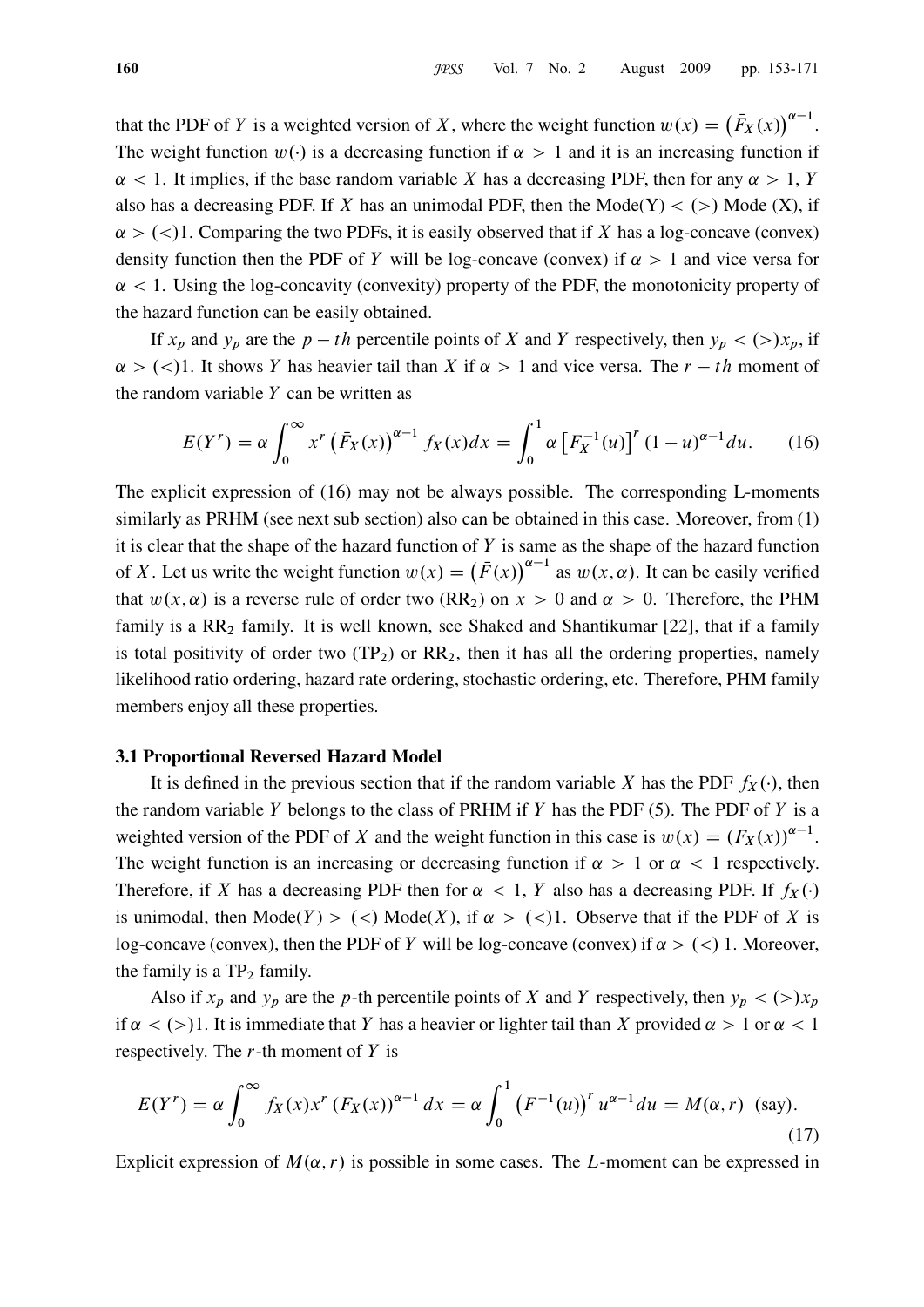terms of  $M(\alpha, 1)$ . To observe this first let us define the r-th weighted moment as

$$
\beta_r = E(Y(F_Y(Y))^r) = \frac{1}{r+1} M(\alpha(r+1), 1).
$$
\n(18)

It is well known that the L-moments can be defined as the linear combinations of probability weighted moments as follows;

$$
\lambda_{k+1} = \sum_{j=0}^{k} (-1)^{k-j} \frac{(k+j)!}{(k-j)!(j!)^2} \beta_j; \quad k = 1, 2, .... \tag{19}
$$

Therefore, the first few  $L$ -moments of  $Y$  are as follows;

$$
\lambda_1 = \beta_0 = M(\alpha, 1)
$$
  
\n
$$
\lambda_2 = 2\beta_2 - \beta_0 = M(2\alpha, 1) - M(\alpha, 1)
$$
  
\n
$$
\lambda_3 = 6\beta_2 - 6\beta_1 + \beta_0 = 2M(3\alpha, 1) - 3M(2\alpha, 1) + M(\alpha, 1).
$$

Again studying the weight function, it can be easily observed that the PRHM family is a  $TP_2$ , and therefore the members in this family satisfy all the ordering properties with respect to  $\alpha$ . The different monotonicity properties of the hazard function have been discussed in details by Gupta et al. [11]. For more properties of the PRHM model, the readers are referred to the recent review article by Gupta and Gupta [10].

#### 3.3 Proportional Cumulant Model

We have defined the class of PCMs through the relation (7). It is already observed that if X is the base random variable with PDF  $f_X(\cdot)$ , and the characteristic function of the random variable with PDF  $f_X(\cdot)$  and the characteristic function of the random variable Y satisfies (7), it may not be possible always to obtain explicitly the PDF of  $Y$ . Although we may not obtain the PDF of Y, but the mean,  $\mu(\cdot)$ , variance,  $\sigma^2(\cdot)$ , coefficient of variation,  $CV(\cdot)$ , measure of skewness,  $\gamma_1(\cdot)$ , and kurtosis,  $\gamma_2(\cdot)$  of Y can be obtained in terms of the corresponding quantities of X. For example,  $\mu(Y) = \alpha \mu(X)$ ,  $\sigma^2(Y) = \alpha \sigma^2(X)$ ,  $CV(Y) = CV(X)/\sqrt{\alpha}$ ,  $\gamma_1(Y) = \gamma_1(X)/\sqrt{\alpha}$  and  $\gamma_2(Y) = \gamma_2(X)/\alpha$ . Some of the points are very clear from these relations. If X is symmetric about zero, Y will also be symmetric about zero for all  $\alpha$ . If X is skewed, Y is approximately symmetric for large  $\alpha$ .

#### 3.4 Proportional Odd Model

The random variable Y belongs to the POM for the base line random variable  $X$ , if their PDF and CDF satisfy (10). Therefore, the PDF of Y is the weighted version of the PDF of X with the weight function

$$
w(x) = \left(\frac{1}{F_X(x) + \alpha \bar{F}_X(x)}\right)^2.
$$
 (20)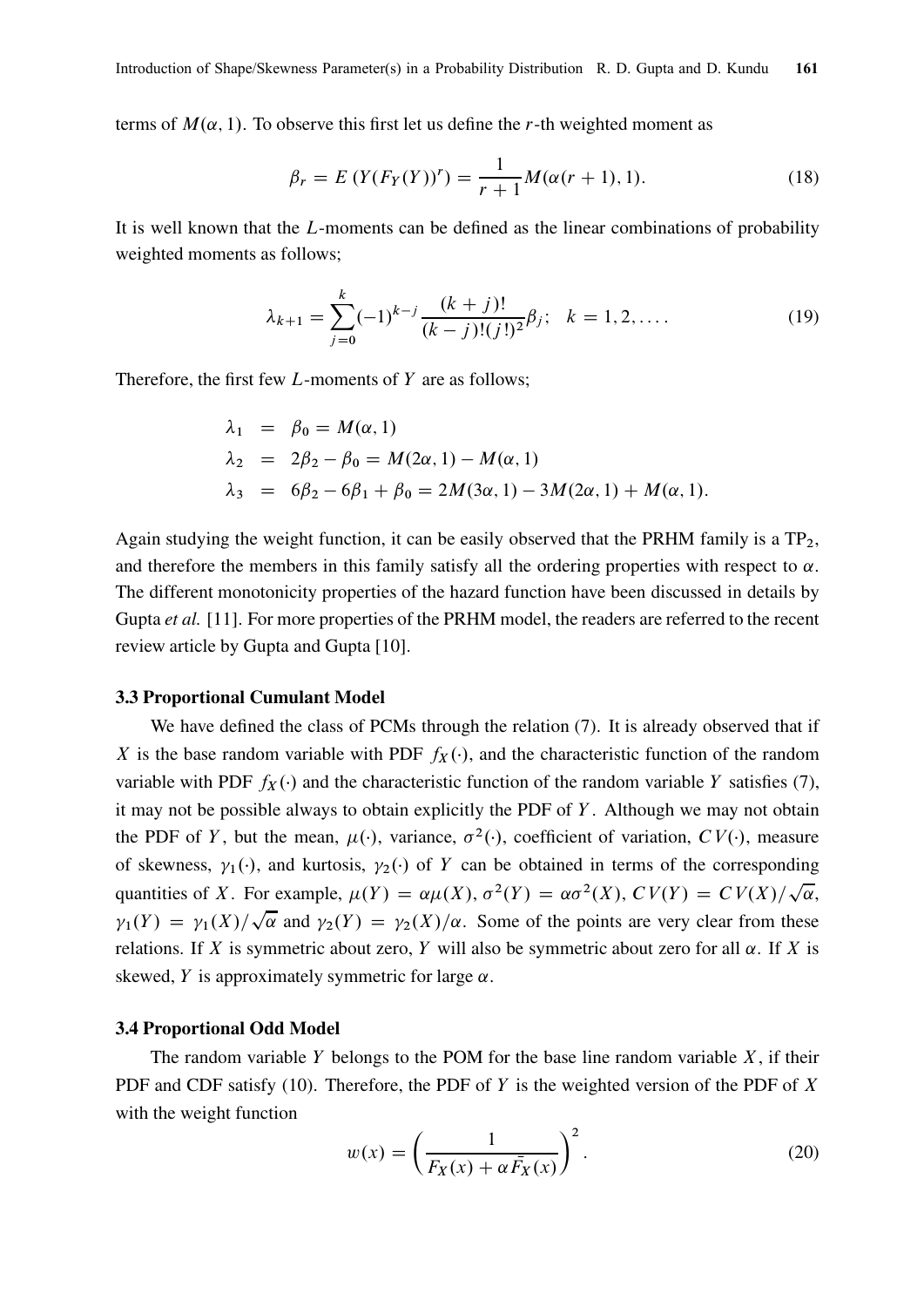Since  $w(x)$  is an increasing or decreasing function of x for  $\alpha > \langle \langle \rangle$ , therefore, the shape of PDFs of X and Y satisfy similar relations as the PRHM. From  $(10)$ , it is observed that the hazard function of  $X$  and  $Y$  satisfy the following relation;

$$
h_Y(x) = \sqrt{w(x)} h_X(x). \tag{21}
$$

Therefore, if X has a constant or increasing hazard function, then for  $\alpha > 1$ , Y also has increasing hazard function. If  $X$  has a constant or decreasing hazard function,  $Y$  also has a decreasing hazard function if  $\alpha < 1$ . Studying the weight function (20), it can be observed by simple calculation that the POM family is a  $TP_2$  family. Therefore, several ordering properties, like hazard rate ordering, likelihood ratio ordering or stochastic ordering easily follow from this result. Several ordering results, which were established by Marshal and Olkin [19] can be obtained as special cases of this general result. For further results on ordering for this model see Kirmani and Gupta [18]. Another interesting point can be observed by taking  $t \to \infty$  that the tail behavior of  $f_X(\cdot)$  and  $f_Y(\cdot)$  or  $h_X(\cdot)$  and  $h_Y(\cdot)$  are very similar.

## 3.5 Power Transformation Model

If  $X$  is the base line distribution, then  $Y$  belongs to the PTM of  $X$  if their distribution functions or density functions satisfy relations (12). From (12), it is clear that if  $f_X(\cdot)$  is a decreasing function, then  $f_Y(\cdot)$  is also a decreasing function if  $\alpha < 1$ . From (13) it is clear that Y has an increasing (decreasing) hazard function if  $X$  has an increasing (decreasing) hazard function, provided  $\alpha > (0.1$ . Similarly, if X has a decreasing hazard function then Y also has a decreasing hazard function of  $\alpha < 1$ . It may have non-monotone hazard function also. Comparing the two distribution functions, as given in  $(12)$ , we can conclude that Y has a thinner tail than X if  $\alpha > 1$  and vice versa if  $\alpha < 1$ . The p-th percentile points of X and Y have the relation  $x_p = y_p^{\alpha}$  $p_{p}^{\alpha}$ . Moreover, it can be easily seen that

$$
E(Y^{\beta}) = E(X^{\frac{\beta}{\alpha}}); \quad \beta > 0.
$$
 (22)

Therefore, if the moments of  $X$  are known, the moments of  $Y$  can also easily obtained. The corresponding L-moments also can be easily obtained similarly as PRHM.

### 3.6 Azzalini's Skewed Model

For the base random variable  $X$ , ASM is defined through (15). If the random variable Y belongs to ASM, then the PDF of Y is a weighted version of the PDF of  $X$  and the weight function is

$$
w(x) = F_X(\alpha x). \tag{23}
$$

Therefore, the weight function is an increasing function for all  $\alpha$ . It implies that if the PDF of X is unimodal then  $Mode(Y) > Mode(X)$ . In this case even if X is symmetric, Y will be always skewed. It is observed that the skewness increases as  $\alpha$  increases to  $\infty$ . It easily follows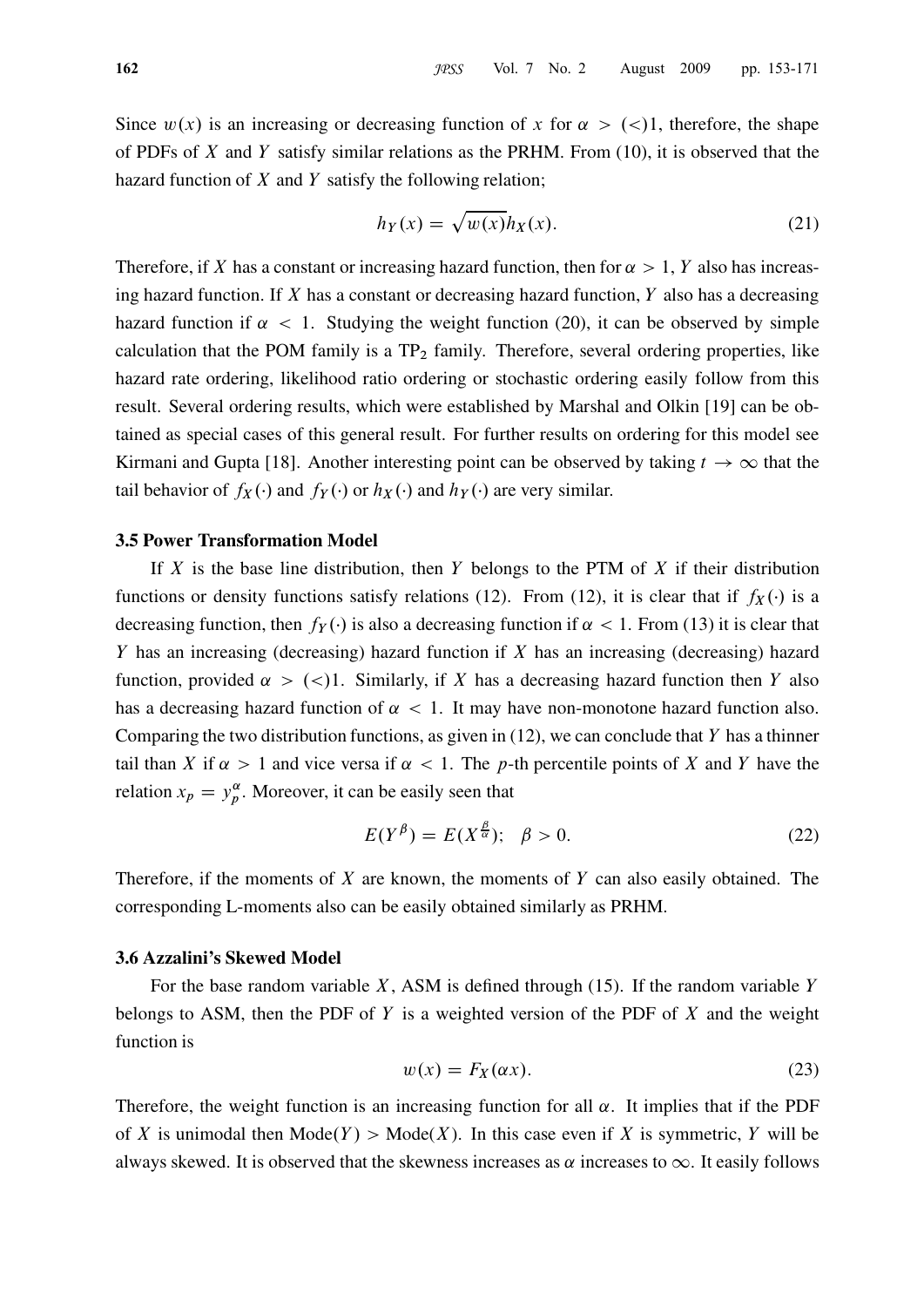that the family of Y is  $RR_2$ . Moreover, if the PDF of X is log-concave, then the PDF of Y also will be always log-concave. Therefore the hazard function of  $Y$  will be always an increasing function. Note that  $\alpha = 1$  for ASM, matches with the corresponding PRHM when  $\alpha = 2$ . It is not very surprising, because both of them can be obtained as the maximum of the two  $i.i.d.$ random variables.

# 4. Estimation of the Unknown Parameter(s)

In this section we briefly discuss about the estimation of the unknown parameters of the six models generated by different methods. We will consider two cases separately, namely when (i) base distribution is completely known, (ii) base distribution also has some unknown parameter (s). First let us consider the case when the base distribution is completely known.

When the base distribution is known, note that in case of PHM or PRHM we make the data transformation as  $Y = \overline{F}(X)$  or  $Y = F(X)$  respectively. In both the cases Y follows Beta distribution with one unknown parameter  $\alpha$ . Extensive work has been done in the literature on the statistical inferences of the unknown parameter (s) of the Beta distribution, see for example Johnson *et al.* [16]. Note that in both cases, the MLE of  $\alpha$  can be obtained in explicit form in terms of the observed sample  $x_1, \ldots, x_n$  as

$$
\widehat{\alpha} = -\frac{n}{\sum_{i=1}^{n} \ln \bar{F}(x_i)} \quad \text{and} \quad \widehat{\alpha} = -\frac{n}{\sum_{i=1}^{n} \ln F(x_i)}
$$

respectively. The distribution of  $\hat{\alpha}$  and the corresponding exact confidence interval can be easily obtained using the properties of Beta distribution.

In case of PCM, the MLE may not be obtained, since the PDF of  $Y$  is not known explicitly. But if the first moment of the base distribution exists, the moment estimator of  $\alpha$  can be obtained by solving non-linear equation. In case of POM or PTM, since the PDF of Y can be obtained in terms of the PDF of X, the MLE of  $\alpha$  can be obtained. But in most of the cases the MLE has to be obtained by non-linear optimization method. Since in both the cases, the distribution function of Y also can be written in terms of the distribution function of X, therefore, percentile estimator (PE), least squares estimator (LSE) or the weighted least squares estimator (WLSE) also can be obtained by solving non-linear equation in both the cases, see for example Gupta and Kundu [13]. In case of ASM, it is well known that the estimation of the unknown parameter is a challenging problem. The MLE may not even exist with positive probability moreover it is not known how the other estimators behave in this case.

Now we discuss the case, when the base distribution may have unknown parameter (s). In case of PHM or PRHM, the MLEs can be obtained only by non-linear optimization method. In most of the cases, the explicit solutions may not be possible. In these cases it is possible to obtain PEs, LSEs or WLSEs again by using some non-linear optimization method. As before, in case PCM, the moment estimators can be obtained by solving non-linear equations if the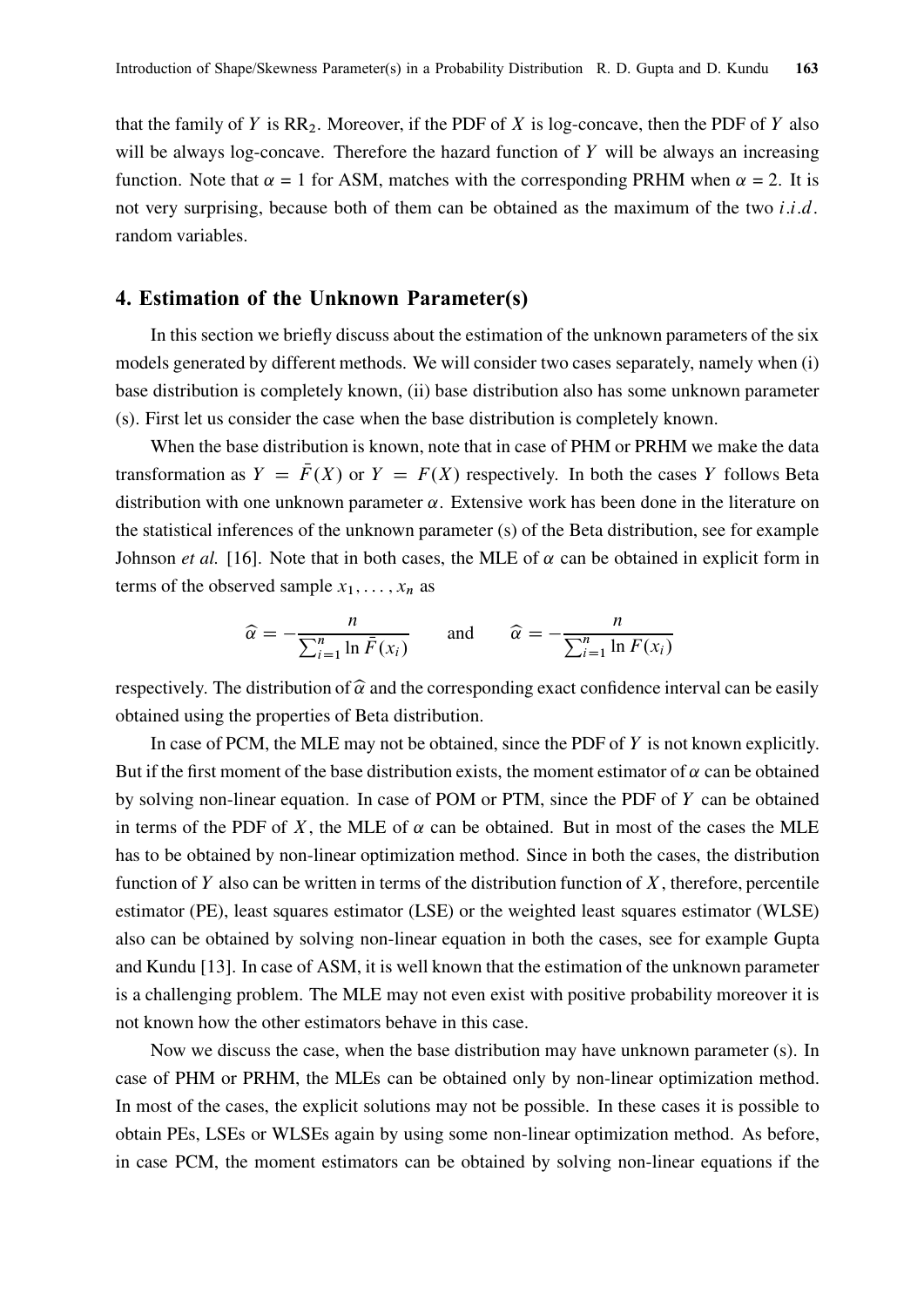corresponding moments of the base distribution exist. The corresponding L-moment estimators also can be obtained. In case of POM or PTM, it is possible to obtain the MLEs, PEs, LSE and WLSEs. Of course, in case of ASM, similar problem as mentioned before also exist in this case also.

# 5. Example

Just for illustrative purposes, in this section we consider an example taking the base distribution as one-parameter exponential distribution and apply all the six methods to generate different models. We can take any other base distribution also. It is assumed that  $X$  has a exponential distribution with mean 1  $\lambda$  $, i.e.,$ 

$$
f_X(x) = \lambda e^{-\lambda x}; \quad x > 0. \tag{24}
$$

Note that if the base line PDF is  $(24)$ , then the PDF of Y for the PHM becomes

$$
f_Y(y) = \alpha \lambda e^{-\alpha \lambda y}; \quad y > 0.
$$
 (25)

In this case Y also has exponential distribution and therefore, by this method no shape parameter can be introduced in this case. If we consider PRHM, then the PDF of Y becomes

$$
f_Y(y) = \alpha \lambda \left( 1 - e^{-\lambda y} \right)^{\alpha - 1} e^{-\lambda y}; \quad y > 0. \tag{26}
$$

The distribution of Y is known as the generalized exponential( $GE$ ) distribution and it was originally introduced by the authors in Gupta and Kundu [12]. It is well known that  $\alpha$  plays the role of the shape parameter and  $\lambda$  is the scale parameter. It is observed that the GE distribution can be used quite effectively for analyzing any skewed data in place of gamma or Weibull distribution. It may have both increasing and decreasing hazard functions. It has many properties which are quite close to the gamma distribution. The  $GE$  family is a  $TP_2$  family. Extensive work has been done on GE distribution, the readers are referred to the review article by Gupta and Kundu [14] in this respect.

In case of PCM, since 
$$
\phi_X(t) = (1 - it/\lambda)^{-1}
$$
 for  $-\infty < t < \infty$ , therefore

$$
\phi_Y(t) = \left(1 - \frac{it}{\lambda}\right)^{-\alpha}.\tag{27}
$$

Clearly Y follows gamma distribution with shape and scale parameters as  $\alpha$  and  $\lambda$  respectively. Therefore, if the base line distribution is exponential, then PCM introduces a new shape parameter. The properties of Y has been extensively studied in the literature, see for example Johnson et al. [15].

Now let us consider the POM. In this case the PDF of  $Y$  becomes

$$
f_Y(y) = \frac{\alpha \lambda e^{-\lambda y}}{\left(1 - (1 - \alpha)e^{-\lambda y}\right)^2}; \quad y > 0.
$$
 (28)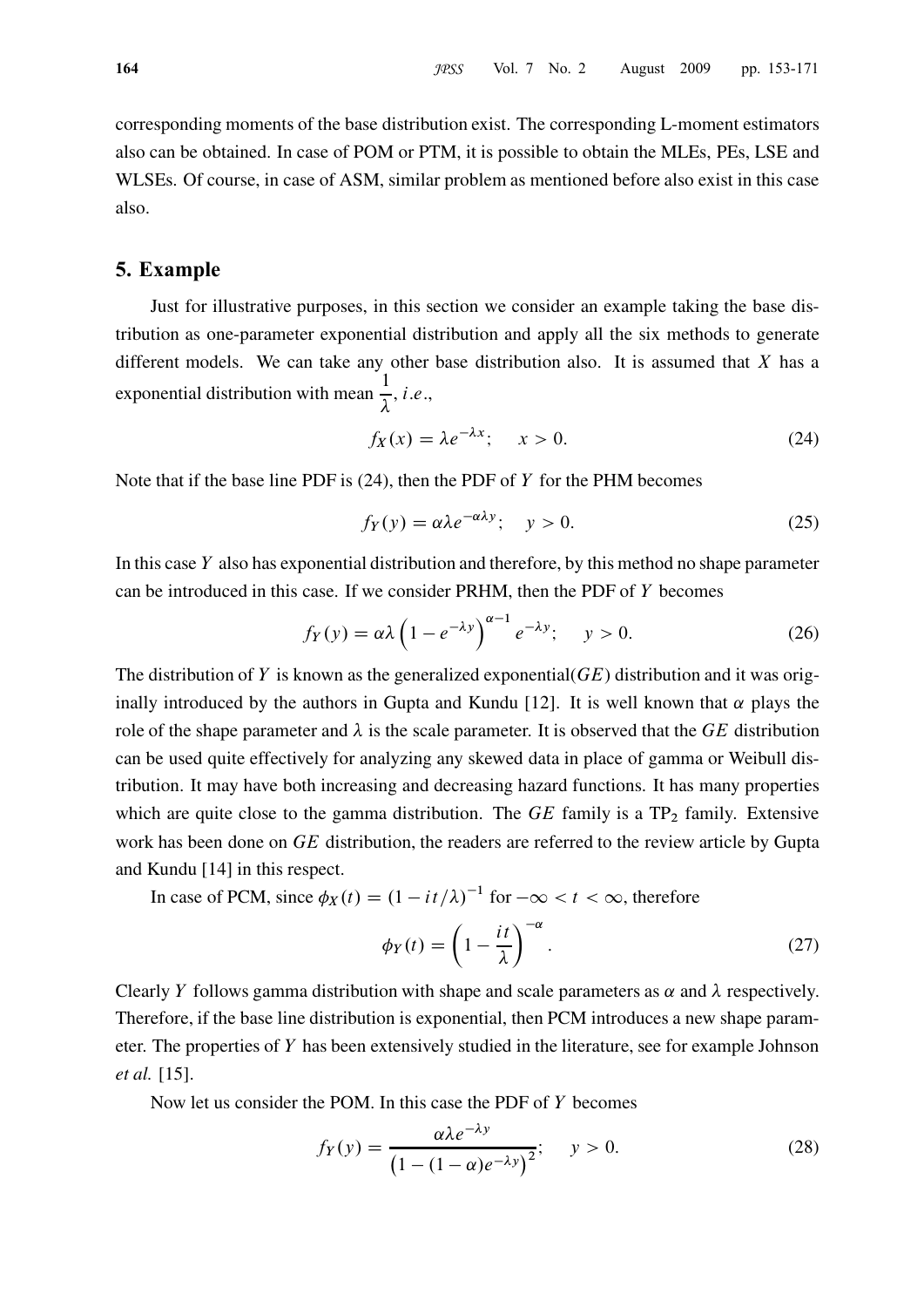Recently, (28) has been introduced by Marshall and Olkin [19]. Shapes of  $f_Y(\cdot)$  for different  $\alpha$  are provided in Figure 1. The shapes of the PDFs can be either decreasing or unimodal. It is clear that like gamma, GE or Weibull PDFs, (28) can also take different shapes. Therefore, it also can be used for analyzing skewed data. Interestingly unlike GE, Weibull or gamma, when the PDF is unimodal, here the PDF does not start at 0. Therefore, if the data consists of high early observations, then this might be a very useful model. It may have also increasing and decreasing hazard functions. The shapes of the hazard function, different moments and different ordering properties have been discussed in details by Marshall and Olkin [19]. Examining the weight function, it can be easily verified that it is a TP<sub>2</sub> family. The MLEs of  $\alpha$  and  $\lambda$  can be obtained by non-linear optimization only. Since the distribution function of  $Y$  in this case

$$
F_Y(y) = \frac{1 - e^{-\lambda y}}{1 - e^{-\lambda y} + \alpha e^{-\lambda y}}; \quad y > 0
$$
 (29)

is in explicit form, therefore PEs, LSEs and WLSEs of  $\alpha$  and  $\lambda$  can be obtained similarly as Gupta and Kundu [13]. The properties of the different estimators are not known. Extensive simulations are needed similarly as Gupta and Kundu [13] to compare the performances of the different estimators. Work is in progress it will be reported later.



**Figure 1** The plot of (28) for different values of  $\alpha$ .

Now we consider the PTM. In this case the PDF of Y becomes;

$$
f_Y(y) = \alpha \lambda y^{\alpha - 1} e^{-\lambda y^{\alpha}}; \quad y > 0.
$$
 (30)

Therefore, Y follows Weibull distribution with the shape and scale parameters as  $\alpha$  and  $\lambda$  respectively. Clearly, for the exponential base distribution PTM also introduces a shape parameter. Extensive work has been done on Weibull distribution, the details are available in Johnson et al. [15].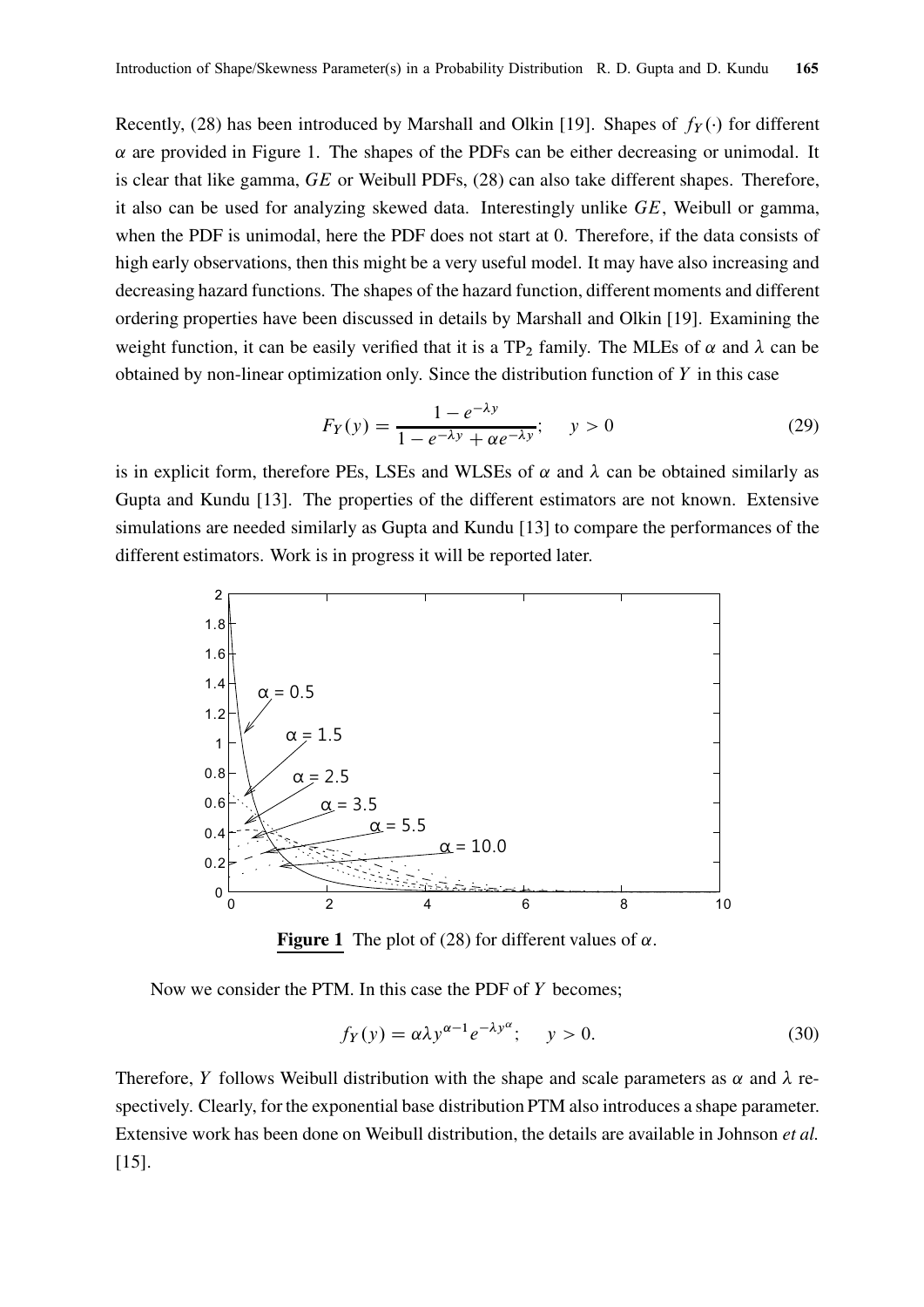Finally we consider ASM, and when the base distribution is exponential, the PDF of Y becomes;

$$
f_Y(y) = \frac{\alpha + 1}{\alpha} \lambda e^{-\lambda y} \left( 1 - e^{-\alpha \lambda y} \right); \quad y > 0.
$$
 (31)

The model (31) has not been studied in the literature. Note that the model (31) for  $\alpha = 1$ , matches with the GE distribution with  $\alpha = 2$ . The shapes of the density functions are provided in Figure 2.



Clearly, ASM introduces a shape parameter in the model. From the shapes of the PDFs it is clear that this model also can be used to analyze skewed data. The PDF is always unimodal and the mode is at  $\log(1 + \alpha)/(\lambda \alpha)$ . As  $\alpha \to \infty$ , the PDF of (31) converges to exponential (base) distribution. Unlike the other previous families, in this case the base distribution is not a member of the family. It can be obtained only as a limiting case.

The hazard function of  $Y$  in this case is

$$
h(y) = \frac{(\alpha + 1)\lambda (1 - e^{-\alpha\lambda y})}{(\alpha + 1 - \lambda e^{-\alpha\lambda y})}; \quad y > 0
$$
\n(32)

and as it has been observed before that the hazard function of  $Y$  is always an increasing function. The moment generating function of  $Y$  is

$$
m_Y(t) = E(e^{tY}) = \frac{\alpha + 1}{\alpha} \left[ \left( 1 - \frac{t}{\lambda} \right)^{-1} - \frac{1}{1 + \alpha} \left( 1 - \frac{t}{\lambda(1 + \alpha)} \right)^{-1} \right]
$$

for  $-\lambda(1 + \alpha) < t < \lambda(1 + \alpha)$ . Therefore, all the moments of Y exist. Moreover, the family is  $RR<sub>2</sub>$ , therefore all the ordering properties hold in this case. The distribution function of Y becomes;

$$
F_Y(y) = \frac{\alpha + 1}{\alpha} \left[ 1 - e^{-\lambda y} - \frac{1}{\alpha} \left( 1 - e^{-\lambda (1 + \alpha) y} \right) \right],
$$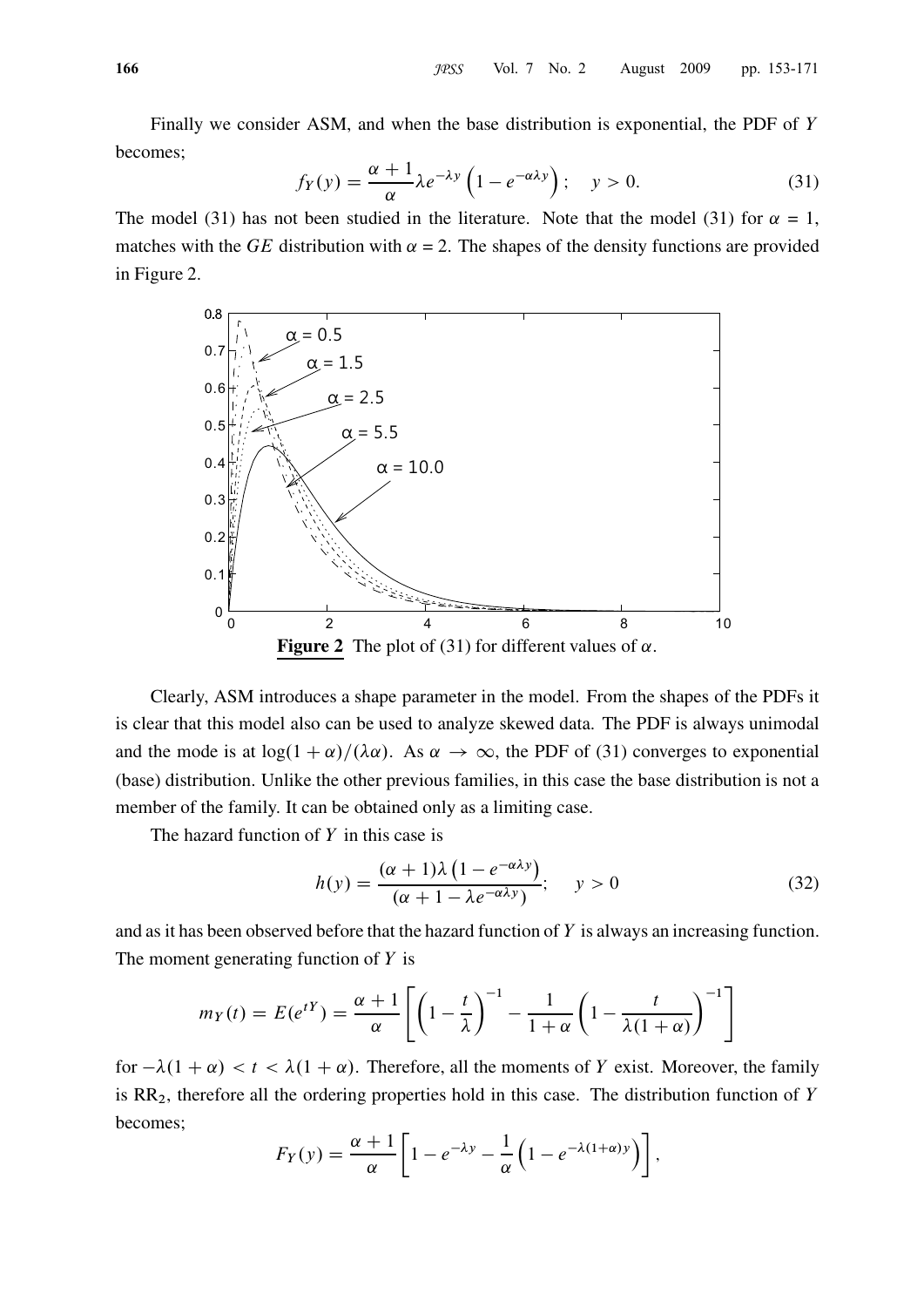which is in explicit form. The MLEs of  $\alpha$  and  $\lambda$  can not be obtained in explicit form. It has to be obtained by solving two non-linear equations. The moment estimators, L-moment estimators, PEs, LSEs and WLSEs can be obtained. The detailed comparison of the different estimators are in progress and it will be reported elsewhere.

Now for comparison purposes, we have provided in a tabular form the different characteristics of the six families generated from the exponential base distribution in Table 1. We have assumed  $\lambda = 1$ , without loss of generality.

| Model      | Range of $\alpha$                                       | Shapes of the<br><b>Density Function</b>                                               | Shapes of the<br><b>Hazard Function</b>                                          | Mean                                   | Mode                                                | Ordering<br>Relation |
|------------|---------------------------------------------------------|----------------------------------------------------------------------------------------|----------------------------------------------------------------------------------|----------------------------------------|-----------------------------------------------------|----------------------|
| PHM        | $\alpha > 0$                                            | D (from $\alpha$ to 0)                                                                 | C (at $\alpha$ )                                                                 | $1/\alpha$                             | $\mathbf{0}$                                        | RR <sub>2</sub>      |
| PRHM       | $0 < \alpha < 1$<br>$\alpha = 1$<br>$\alpha > 1$        | D (from $\infty$ to 0)<br>D (from $\alpha$ to 0)<br>$U$ (starts from 0)                | D (from $\infty$ to 1)<br>C (at $\alpha$ )<br>I (from 0 to 1)                    | $\psi(\alpha + 1) - \psi(1)$           | $\Omega$<br>$\Omega$<br>$\log(\alpha)$              | TP <sub>2</sub>      |
| <b>PCM</b> | $0 < \alpha < 1$<br>$\alpha = 1$<br>$\alpha > 1$        | D (from $\infty$ to 0)<br>D (from $\alpha$ to 0)<br>$U$ (starts from 0)                | D (from $\infty$ to 1)<br>C (at $\alpha$ )<br>I (from 0 to 1)                    | $\alpha$                               | $\Omega$<br>$\Omega$<br>$\alpha - 1$                | TP <sub>2</sub>      |
| <b>POM</b> | $0 < \alpha < 1$<br>$1 < \alpha < 2$<br>$\alpha \geq 2$ | D (from $1/\alpha$ to 0)<br>U (starts from $1/\alpha$ )<br>U (starts from $1/\alpha$ ) | D (from $1/\alpha$ to 0)<br>I (from $1/\alpha$ to 1)<br>I (from $1/\alpha$ to 1) | $\frac{\alpha \log(\alpha)}{1-\alpha}$ | $\Omega$<br>$\Omega$<br>$\log(\alpha - 1)$          | TP <sub>2</sub>      |
| <b>PTM</b> | $0 < \alpha < 1$<br>$\alpha = 1$<br>$\alpha > 1$        | D (from $\infty$ to 0)<br>D (from $\alpha$ to 0)<br>$U$ (starts from 0)                | D (from $\infty$ to 0)<br>C (at $\alpha$ )<br>I (from 0 to $\infty$ )            | $\Gamma(1+1/\alpha)$                   | $\Omega$<br>0<br>$((\alpha - 1)/\alpha)^{1/\alpha}$ | N                    |
| ASM        | $\alpha > 0$                                            | $U$ (starts from 0)                                                                    | I (from 0 to 1)                                                                  | $(\alpha + 2)/(\alpha + 1)$            | $\log(1+\alpha)/\alpha$                             | RR <sub>2</sub>      |

**Table 1** The different characteristics of the six families of distributions. Here  $D =$  decreasing,  $I = increasing, U = unimodal, C = constant, N = neither$ 

# 6. Applying the Methods More Than Once

So far we have discussed six different methods to introduce a shape parameter in a model. Now in this section we will discuss what will happen if we apply same methods twice or different methods sequentially.

It may be easily observed that Method 1 to Method 5, all have stability property, *i.e.*, if the methods are applied more than once then it will be within the same families. In case of Method 6, it is very difficult to apply the method more than once in general. Moreover, it may not be stable always. Note that for the exponential ( $\lambda = 1$ ), base distribution if Method 6 is applied twice, with parameters  $\alpha$  and  $\beta$  respectively, then the new model has the density function;

$$
f_Z(z) = c e^{-y} (1 - e^{-\alpha y}) \left( 1 - e^{-y\beta} - \frac{1}{\alpha} \left( 1 - e^{-(1+\alpha)\beta y} \right) \right),
$$
 (33)

where c is the normalizing constant. Clearly,  $(31)$  and  $(33)$  are not the same families.

Now we apply different methods sequentially taking the base distribution as exponential with  $\lambda = 1$ . Note that if we apply Method 1 first then in this case it does not introduce any new shape parameter. Therefore, applying Method 1 first and then applying any other methods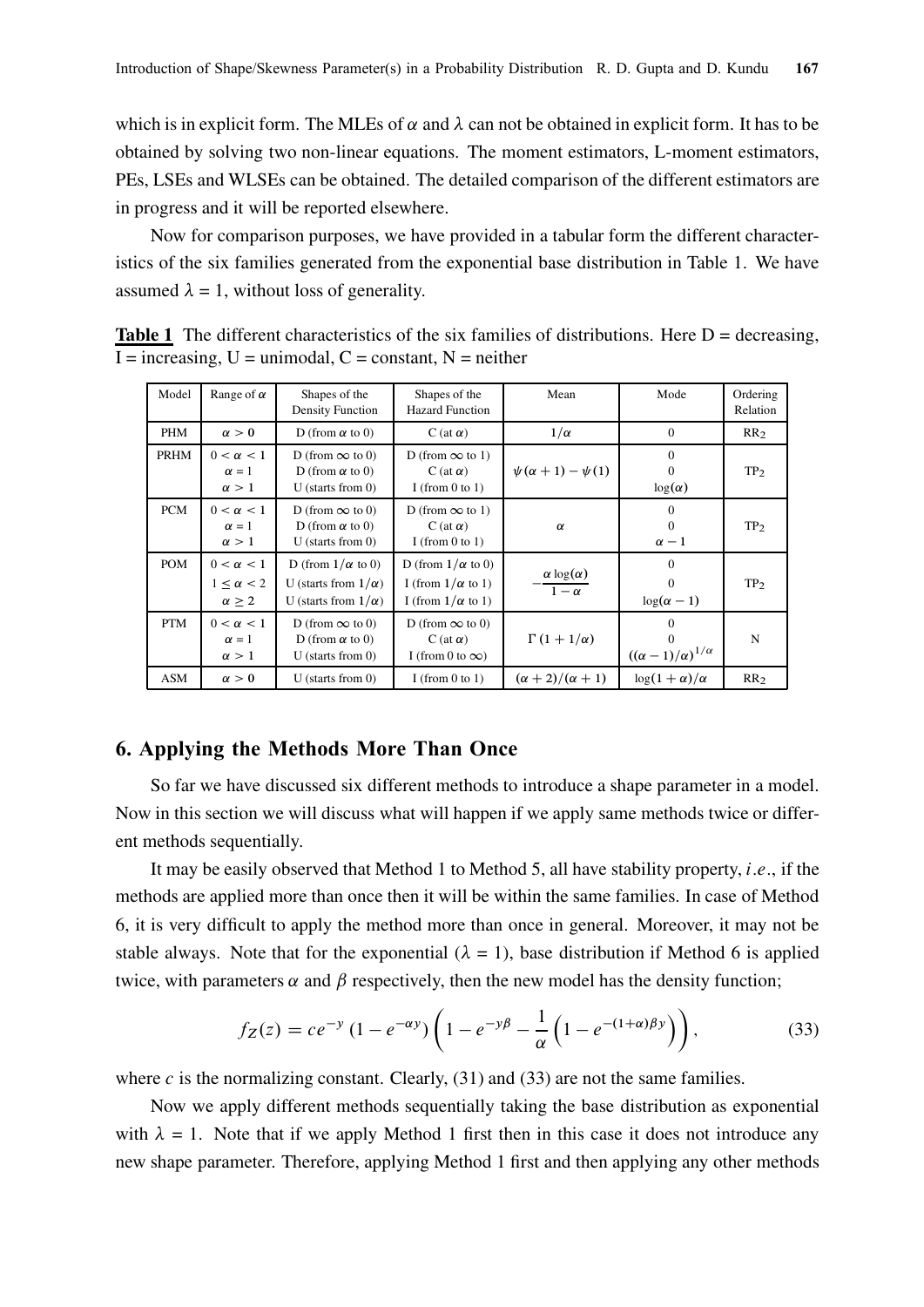will not produce more than one shape parameter. Now let us discuss few examples which will produce more than one shape parameter, other examples may be similarly obtained. In all cases considered below, we apply the first method with the shape parameter  $\alpha > 0$  and the second method with the shape parameter  $\beta > 0$ .

**Method 2 & Method 5:** If we apply Method 2 first and then Method 5, the resulting model has the PDF,

$$
f_Z(z) = \alpha \beta \left( 1 - e^{-z^{\beta}} \right)^{\alpha - 1} e^{-z^{\beta}} z^{-\beta - 1}, \qquad z > 0.
$$
 (34)

This is the exponentiated Weibull model introduced by Mudholkar and Srivastava [20]. It has two shape parameters, several properties of this distribution have been discussed by several authors, see for example Mudholkar and Srivastava [20], Mudholkar et al. [21]. Interestingly, in this case if we apply the Method 5 first and then Method 2, then also it will produce the same family. Therefore, Method 2 and Method 5 are commutative in this case, although in general any two methods may not be so.

**Method 3 & Method 2:** If the Methods 3 and 2 are applied sequentially, then the resulting model has the PDF

$$
f_Z(z) = \frac{\beta}{(\Gamma(\alpha))^{\beta}} \left(\Gamma(\alpha, z)\right)^{\alpha \beta - 1} z^{\alpha - 1} e^{-z}; \quad z > 0. \tag{35}
$$

**Here** 

$$
\Gamma(\alpha) = \int_0^\infty x^{\alpha-1} e^{-x} dx \quad \text{and} \quad \Gamma(\alpha, z) = \int_0^z x^{\alpha-1} e^{-x} dx,
$$

are the gamma function and the incomplete gamma function respectively. The PDF (35) in this case represents the exponentiated gamma distribution introduced by Gupta et al. (1998). Here also  $\alpha$  and  $\beta$  are two shape parameters. It may be mentioned that here two methods are not commutative.

Method 3 & Method 5: Applying Method 3 first and then Method 5, the PDF of the resulting model becomes;

$$
f_Z(z) = \frac{\beta}{\Gamma(\alpha)} z^{\alpha \beta - 1} e^{-z^{\beta}}; \quad z > 0.
$$
 (36)

The distribution of  $Z$  is known as the generalized gamma distribution. It has also two shape parameters and this model has been well studied in the literature, see for example Johnson *et al.* [16]. In this case also the two methods are not commutative.

**Method 5 & Method 4:** If the Method 5 is applied first and then Method 4, the resulting model will have the following PDF;

$$
f_Z(z) = \frac{\beta \alpha z^{\alpha - 1} e^{-z^{\alpha}}}{\left(e^{-z^{\alpha}} + \beta (1 - e^{-z^{\alpha}})\right)^2}, \quad z > 0.
$$
 (37)

This model was introduced and several properties were discussed by Marshal and Olkin [19]. It also has two shape parameters and in this the two methods are commutative.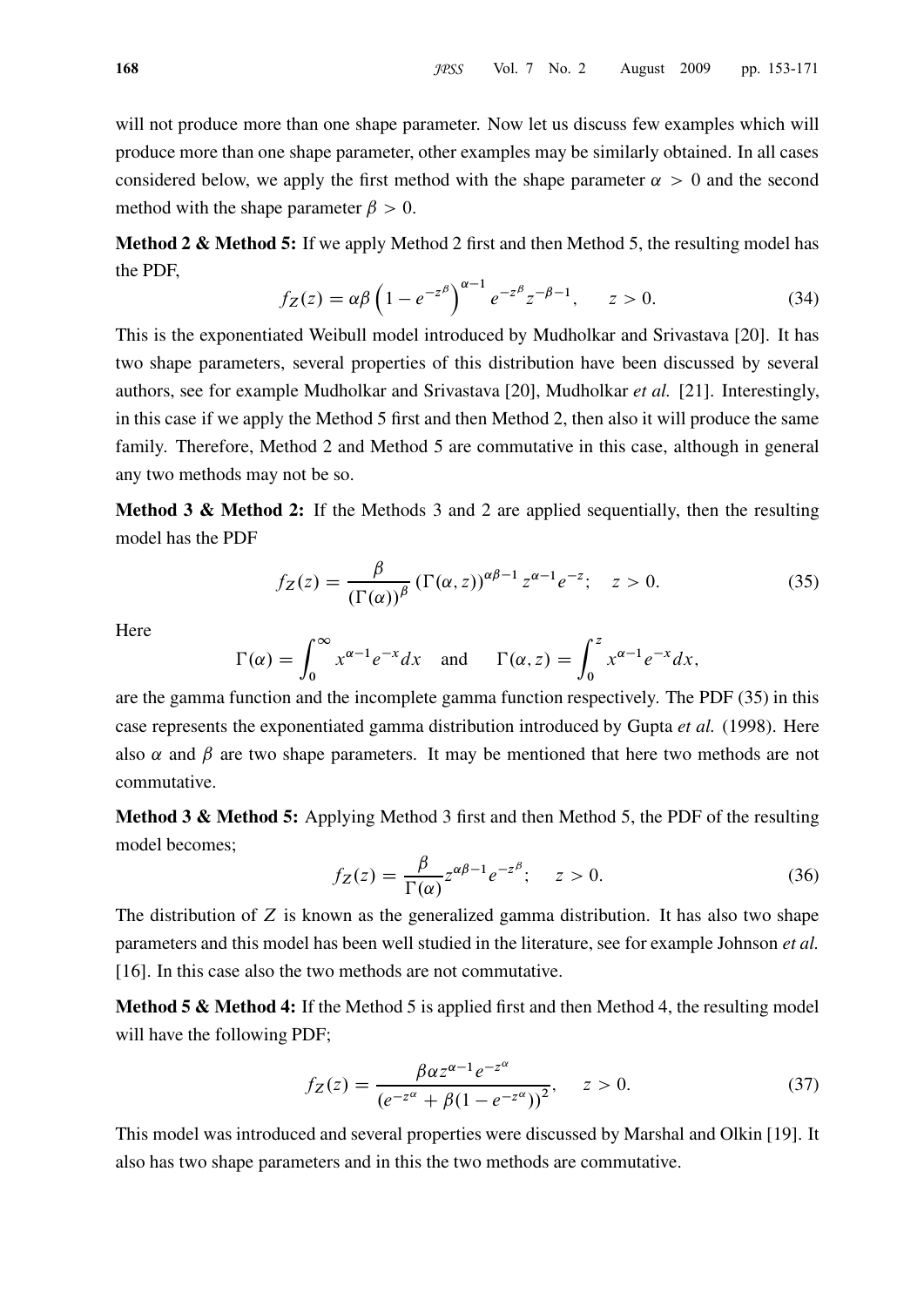Method 2 & Method 4: First Method 2 and then Method 4 provides the following PDF;

$$
f_Z(z) = \frac{\alpha \beta (1 - e^{-z})^{\alpha - 1} e^{-z}}{\left( (1 - e^{-z})^{\alpha} + \beta (1 - (1 - e^{-z})^{\alpha}) \right)^2}, \quad z > 0.
$$
 (38)

The model (38) has two shape parameters. Now if we apply Method 4 first and then Method 2, the resulting PDF becomes;

$$
f_Z(z) = \alpha \beta e^{-z} \frac{(1 - e^{-z})^{\beta - 1}}{(1 - e^{-z} + \alpha e^{-z})^{\beta + 1}}; \qquad z > 0.
$$
 (39)

Both the models (38) and (39) are new two-parameter models. It is natural that both of them can be very good alternatives to exponentiated Weibull or exponentiated gamma distributions. Their properties need to be investigated.

From the above discussions it is clear that combining two different methods several other new models with two different shape parameters can be obtained. It not surprising that more than two methods also can be used sequentially to generate models with more than two shape parameters. For example applying Method 2, Method 4 and Method 5 sequentially or Method 4, Method 2 and Method 5 sequentially, for  $\gamma > 0$ , we obtain the following two models;

$$
f_Z(z) = \frac{\alpha \beta \gamma z^{\gamma - 1} (1 - e^{-z^{\gamma}})^{\alpha - 1} e^{-z^{\gamma}}}{\left( (1 - e^{-z})^{\alpha} + \beta (1 - (1 - e^{-z^{\gamma}})^{\alpha}) \right)^2}, \quad z > 0,
$$
\n(40)

and

$$
f_Z(z) = \alpha \beta \gamma z^{\gamma - 1} e^{-z^{\gamma}} \frac{\left(1 - e^{-z^{\gamma}}\right)^{\beta - 1}}{\left(1 - e^{-z^{\gamma}} + \alpha e^{-y^{\gamma}}\right)^{\beta + 1}}; \quad z > 0.
$$
 (41)

The families (40) and (41) have three shape parameters each. Similarly several other new distribution with different shape parameters can be generated.

# 7. Conclusions

In this paper we have considered six different methods of introducing a shape parameter in a model. It is observed that each of them has its own interpretations. Therefore, a practitioner may use his/ her prior knowledge to choose a particular family. We have also discussed structural properties of the different models. We have illustrated different methods by taking a specific example with the base distribution as exponential. Several interesting properties have been observed in these six families. It is observed that all the six families except the Weibull family are either  $TP_2$  or  $RR_2$ . Their PDFs and hazard functions have several common features but they have their own characteristics also.

Moreover, it is observed that it is possible to apply our methods more than once and it may produce more than one shape parameters. Interestingly it is observed that most of the methods are not commutative. But in general it is observed that Method 5 is commutative with Method 1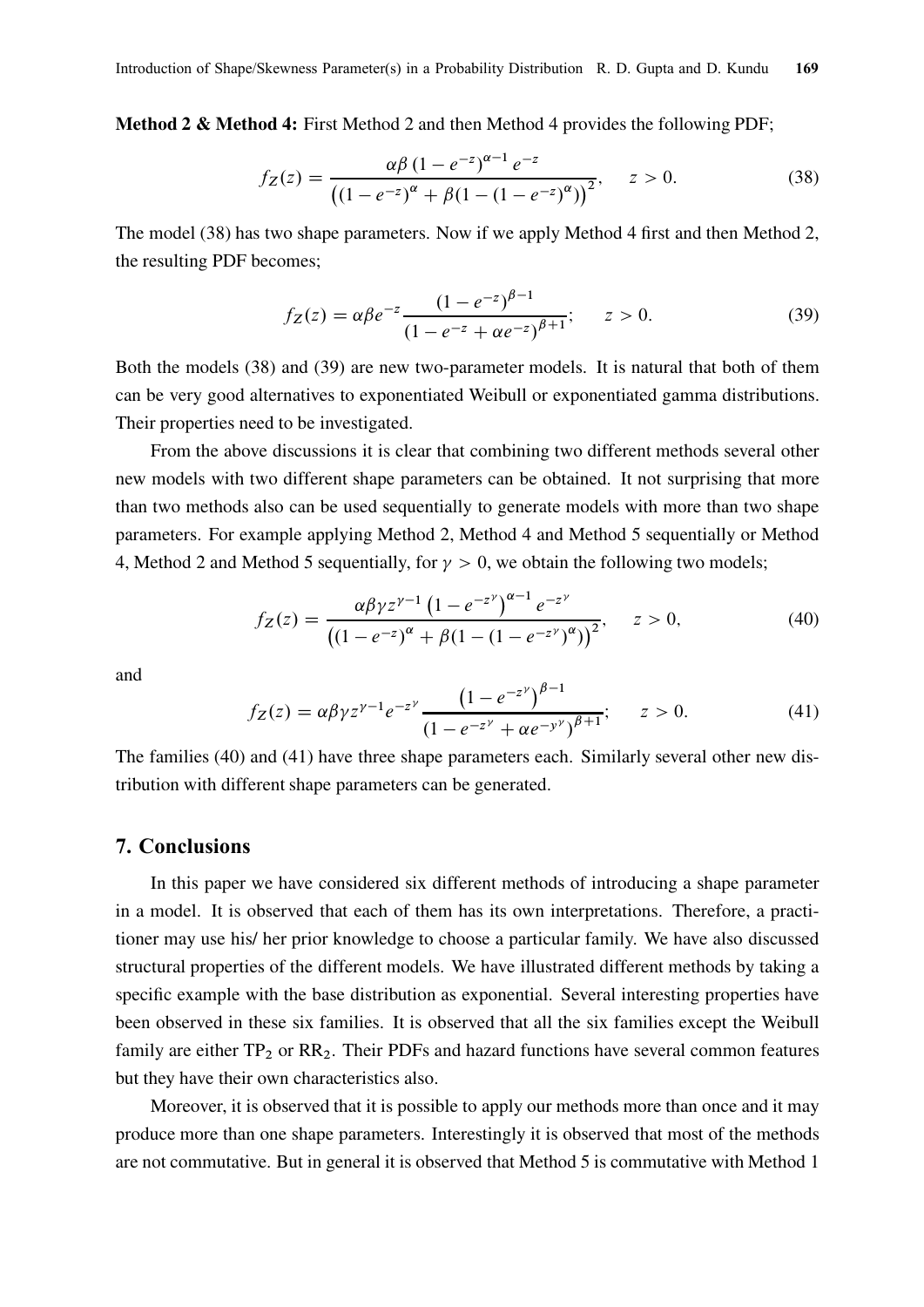and Method 2. We have seen several existing models can be obtained by combining different methods and various new models with more than one shape parameters can be generated. Preliminary investigation indicates that some of these models have quite interesting properties. More investigations are in progress on these new distributions.

# References

- [1] Azzalini, A. (1985). A class of distributions which includes the normal ones, Scandinavian Journal of Statistics, 12, 171-178.
- [2] Azzalini, A. (1986). Further results on a class of distributions which includes the normal ones, Statistica, 46, 199 - 208.
- [3] Arnold, B. C. and Beaver, R. J. (2000). Hidden truncation models, Sankhya, Ser A, 62, 23-35.
- [4] Arnold, B. C. and Bever, R. J. (2002). Skewed multivariate models related to hidden truncation and/or selected reporting, Test, 11, 7-54.
- [5] Box, G. and Cox, D. (1964). An analysis of transformations, *Journal of the Royal Statis*tical Society, Ser B, 26, 211-246.
- [6] Cox, D. (1972). Regression models and life tables, *Journal of the Royal Statistical Society*, Ser B, 34, 187-200.
- [7] Ferrera, J. T. A. S and Steel, M. F. J. (2006). A constructive representation of univariate skewed distributions, Journal of the American Statistical Association, 101, 823-829.
- [8] Genton, M. G. (2004). Skew-Elliptical Distributions and Their Applications: A Journey Beyond Normality, Editor, Chapman & Hall/CRS, New York.
- [9] Gupta, R. C. and Gupta, R. D. (2004). Generalized skew normal distribution, Test, 13, 510-524.
- [10] Gupta, R. C. and Gupta, R. D. (2007). Proportional reversed hazard model and its applications, Journal of Statistical Planning and Inference, 137, 3525 - 3536.
- [11] Gupta, R. C., Gupta, P. L., and Gupta, R. D. (1998). Modeling failure time data by Lehmann alternatives, Communications in Statistics-Theory and Methods, 33, 3009-3031.
- [12] Gupta, R. D. and Kundu, D. (1999). Generalized exponential distributions, Australian and New Zealand Journal of Statistics, 41, 173-188.
- [13] Gupta, R. D. and Kundu, D. (2003). Generalized exponential distributions: different methods of estimation, Journal of Statistical computation and Simulation, 69, 315-338.
- [14] Gupta, R. D. and Kundu, D. (2007). Generalized exponential distribution; existing methods and recent developments, Journal of Statistical Planning and Inference, 137, 3537- 3547.
- [15] Johnson, N. L., Kotz, S., and Balakrishnan, N. (1994). Continuous Univariate Distribution, Vol. 1, second edition, John Wiley and Sons, New York.